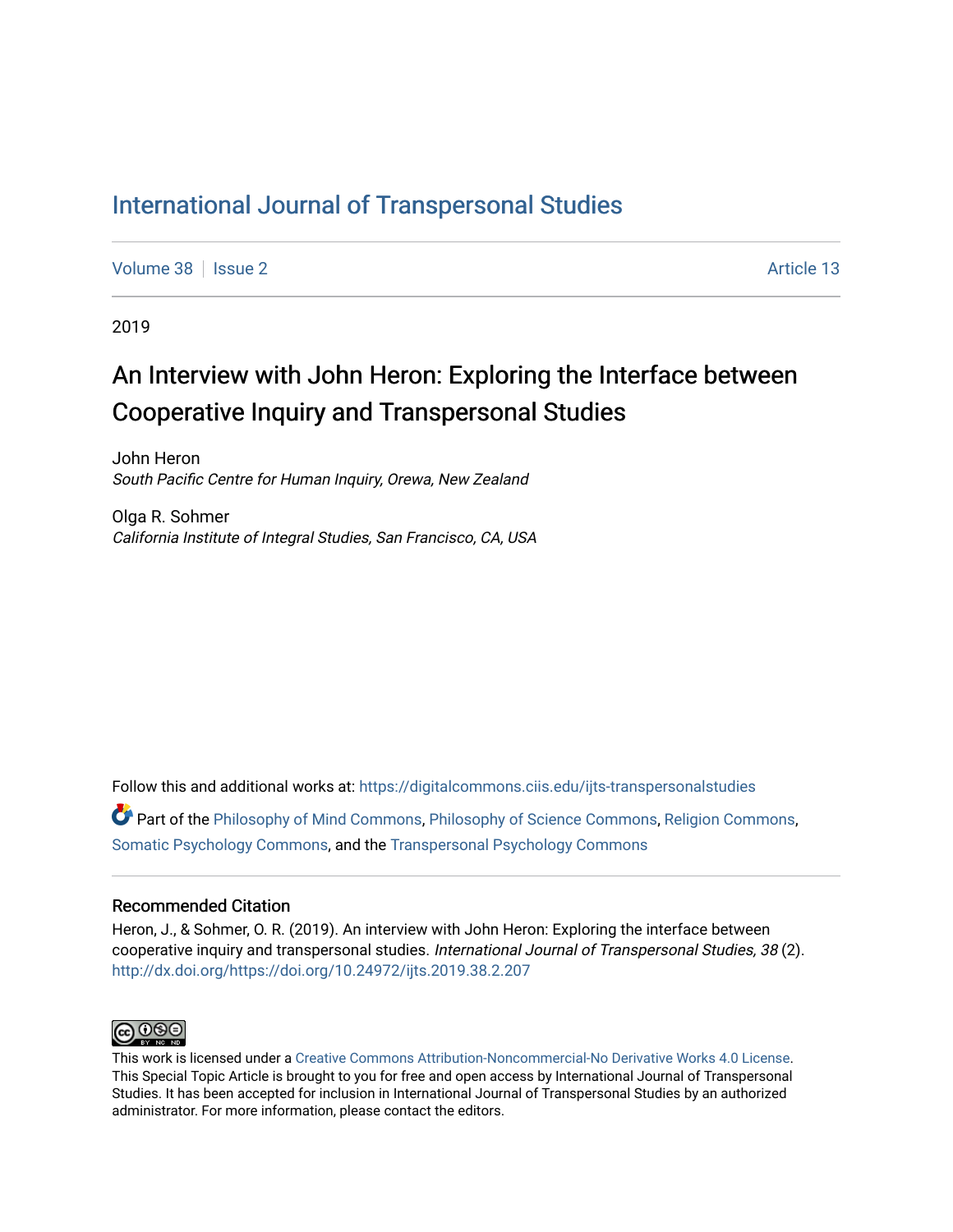# **An Interview with John Heron: Exploring the Interface between Cooperative Inquiry and Transpersonal Studies**

*John Heron* South Pacific Centre for Human Inquiry Orewa, New Zealand

*Olga R. Sohmer* California Institute of Integral Studies San Francisco, CA

In this interview, John Heron—the founder of *cooperative inquiry* (CI; Heron, 1996, 1998)—discusses this experiential, participatory approach to research and learning with participatory research special issue guest editor Olga Sohmer. After presenting a summary of cooperative inquiry, Heron and Sohmer discuss CI in the context of transpersonal studies, including past and prospective future applications. Questioning the emphasis on "trans" in transpersonal, Heron unfolds the three dimensions of human spirituality that CI engages and offers a vision for transpersonal studies in light of CI ideals. Additional themes that are explored include cultivating authentic relationships in CI, the role of the nonhuman natural world in CI, practices based on CI principles that can be used in daily life, applying extended epistemology and radical assessment in education, self-generating culture, and the role of CI in human evolution.

**Keywords:** *cooperative inquiry, participatory research, transpersonal studies, holistic learning, self-generating culture, authentic relationship, extended epistemology, radical assessment*

Cooperative inquiry (Heron, 1996, 1998) is<br>an experiential, participatory approach to<br>research and learning that offers a creative<br>challenge for transpersonal studies. The approach an experiential, participatory approach to research and learning that offers a creative challenge for transpersonal studies. The approach reclaims all dimensions of human experience as a valid basis for research and empowers all participants as active researcher-subjects capable of generating knowledge about themselves and their world. Embracing an extended epistemology, CI intentionally engages multiple ways of knowing and recognizes the co-creative nature of knowledge itself. Through its emphasis on collaboration and group process, CI provides unique access to the intersubjective field between co-inquirers (Ferrer & Sohmer, 2017) and has been described as a relational spiritual practice regardless of the inquiry focus (Heron & Lahood, 2008). Finally, a skillfully implemented CI provides informative and primarily transformative outcomes with the intention to foster

human flourishing in sustainable relation with all of life (Heron, 1996).

In what follows, Olga Sohmer invites CI founder John Heron to discuss the approach in the context of transpersonal studies, offering a vision for participatory methods of research and learning for the future of the field. Heron provides a conversational response to Sohmer's questions informed by nearly four decades of experience developing and implementing CI in the realms of human spirituality, psychology, and holistic professional practice. After sharing an overview of CI and clarifying the relationship between CI and transpersonal studies, Heron and Sohmer explore a variety of themes including the roles of authentic relationship and the nonhuman natural world in CI, applications of CI principles in daily life, extended epistemology and radical assessment in education, self-generating culture, and the role of CI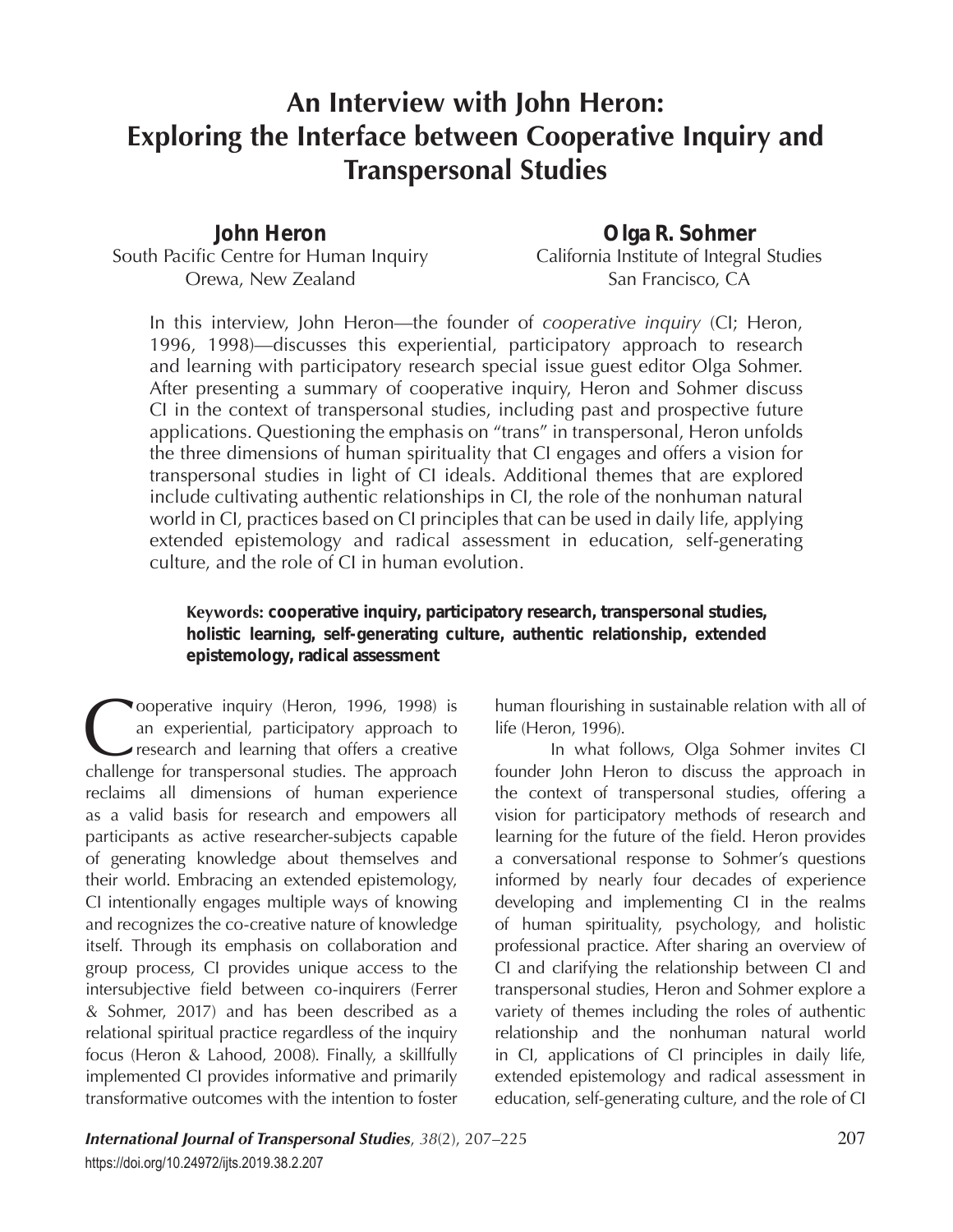in human evolution—that is, the process of human development and social change in relation to Earth and the cosmos.

### **Overview of CI**

**Olga:** Thank you for your willingness to engage in this conversation, John! As CI becomes increasingly familiar in the transpersonal field, I am honored to dialogue with you about this promising method of inquiry and some of the unique issues pertaining to CI in transpersonal studies. Before we dive into more specific questions, could you share a little background information about the approach?

**John:** Yes, I would be happy to. In CI all the participants work together as co-researchers and as co-subjects. This is not research on people or about people, but research *with* people. I developed the model between 1971 and 1981 and thereafter with the strong support of Peter Reason (see References for a comprehensive CI bibliography). The defining features and fundamentals can be summarized as follows:

1. The inquiry is launched by a trainer/facilitator with a full grasp of the model, who is also from the beginning a full participant, and who progressively moves out of the facilitator role as co-inquirers internalize the method.

2. The process has several cycles of co-inquiry, each cycle consisting of a reflection phase and an action phase. The inquiry starts with a reflection phase to clarify the purpose and to plan the exploration of it in the first action phase. The second reflection phase reviews the first action and, in the light of that, plans the second action phase. This process continues for some more cycles with a final reflection phase review of the whole sequence, its validity and informative and transformative outcomes.

3. All the participants are fully involved as coresearchers in all the reflection phases in all research decisions about purpose, content, method, and outcomes; and they are fully involved as co-subjects in all the action phases.

4. There is explicit shared attention to the validity of the inquiry and its findings. The primary procedure is managing the number

and content of inquiry cycles and of balancing divergence and convergence in inquiry strands. Other procedures attend to sustaining authentic collaboration, challenging consensus collusion, managing inquiry counter-transference, balancing reflection and action, managing chaos as the precursor to the emergence of a new level of insight and order (cf. complexity theory, Lewin, 1993; also, for an in depth discussion of CI validity, see Heron, 1996).

5. There is also a radical epistemology for a wide-ranging inquiry method that integrates experiential knowing, presentational knowing, propositional knowing, and practical knowing (how to exercise appropriate skills). These forms of knowing are brought to bear upon each other, through the use of inquiry cycles, to enhance their mutual congruence, both within each inquirer and the inquiry group as a whole.

6. The inquiry method can be both informative about and transformative of any aspect of the human condition that is accessible to a transparent body-mind, that is, one that has an open, unbound awareness.

7. Primacy is given to transformative inquiries, where people change their way of being and doing and relating in their world in the direction of greater flourishing. This is on the grounds that practical knowing-how consummates the other three forms of knowing—propositional, presentational, and experiential—on which it is grounded.

8. The full range of human capacities and sensibilities is available as an instrument of inquiry. (Heron, 1996)

The full practice of CI, as summarized above, necessarily emerges through the doing of it. A new group of co-inquirers (or even an experienced group convening for a new inquiry) will not manifest all these characteristics at the start of their work together. However, many if not all of them can be nurtured through an extended inquiry process. I call the radical epistemology discussed here an "extended epistemology" because it is a theory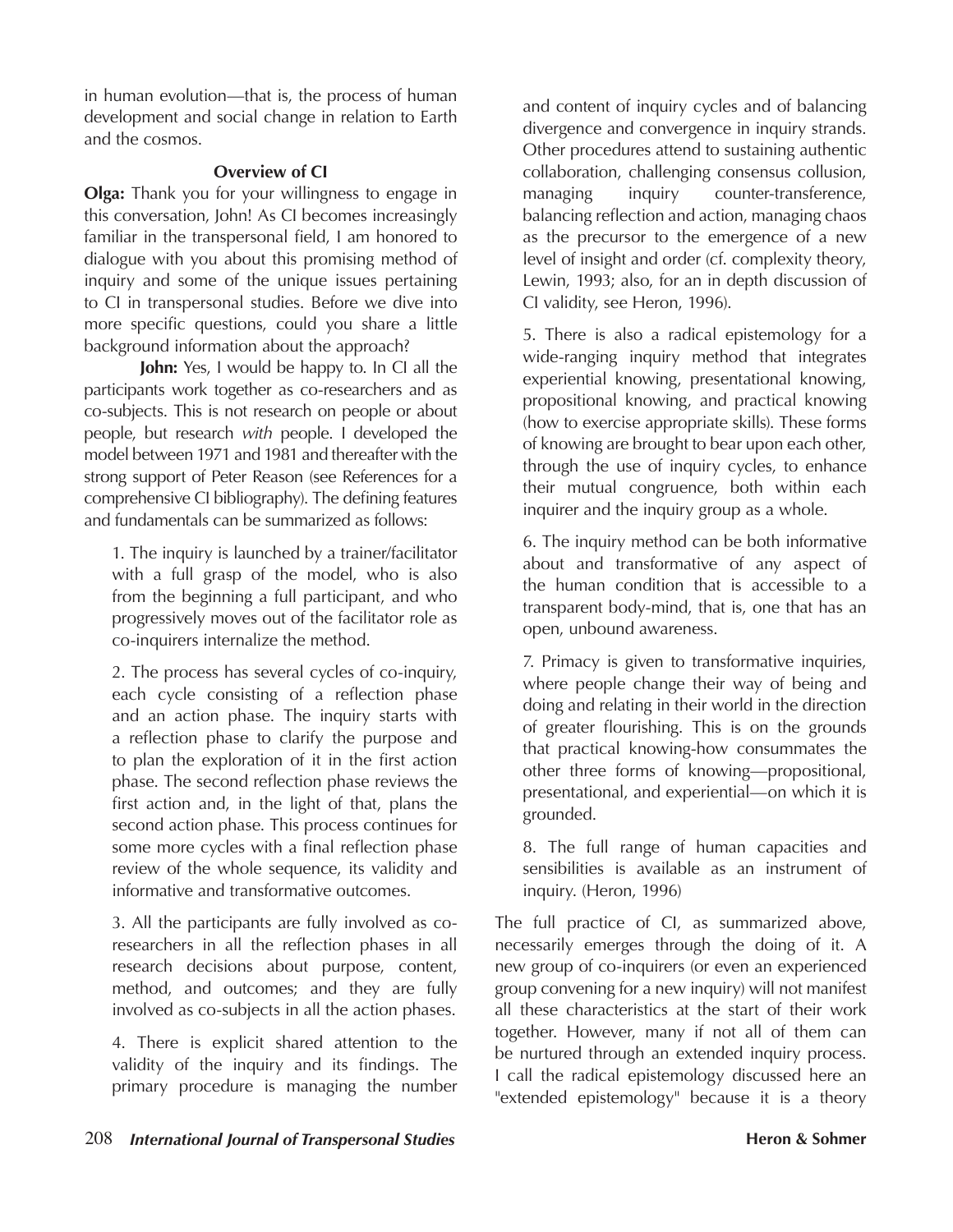of how we know which goes beyond the ways of knowing of positivist oriented academia, which is based primarily on abstract propositional knowledge and a narrow empiricism. I distinguish between the process of knowing and its product.

Experiential knowing arises by being present with, by direct face-to-face encounter with, person, place, or thing. It is knowing through the immediacy of perceiving, through empathy and resonance. Its product is the quality of the relationship in which it participates. Imaginal (or presentational) knowing emerges from experiential knowing, by intuiting significant form and process in what is met. Its product reveals the significance of the experience through the expressive imagery of movement, dance, sound, music, drawing, painting, sculpture, poetry, story, and drama. Conceptual (or propositional) knowing "about" something is intellectual knowing of ideas and theories. Its product is the informative spoken or written statement. Note, imaginal and conceptual are process-oriented terms while presentational and propositional are productoriented. Practical knowing is knowing how to do something. Its product is a skill, knack, or competence—intrapsychic, interpersonal, manual, political, technical, transpersonal, and more (Heron, 1981b, 1992, 1996).

People are already familiar, de facto and in daily use, with these four kinds of knowing and interweave them in all sorts of ways, with deft unawareness of the tacit sophistication that is afoot. In CI they become intentional, and knowing becomes more valid if the four ways are congruent with each other: if our knowing is grounded in our experience, expressed through our images and stories, understood through theories which make sense to us, and expressed in worthwhile action in our lives. This intentional use of the ways can also be thought of in terms of a virtuous circle: skilled action leads into enriched encounter, thence into wider imaginal portrayal of the pattern of events, thence into more comprehensive conceptual models, thence into more advanced skills, and so on.

### **CI & Transpersonal Inquiry**

**Olga:** Perfect. This is a succinct, yet detailed summary of CI and the extended epistemology underpinning the approach. Let's turn now to the interface of CI and transpersonal studies. What are some of the transpersonal topics that you have seen fruitfully explored through CI?

**John:** In my current view, CI does not explore purely transpersonal topics. Let me explain. Transpersonal refers to, for example, states of consciousness beyond the usual limits of the ego and personality. In the past I have used the term loosely as a synonym for spiritual as do many others in the established fields of transpersonal psychology and transpersonal studies. However, I now think this is bad practice, because it sustains a limiting spiritual focus on "trans." My view is that human spirituality is tripartite—the intrapersonal within, the interpersonal between, and the transpersonal beyond—and that the spirit between persons is the central and primary dimension. It is the mediating middle ground at the threshold of, defining the status of, both the spirit within and the spirit beyond, providing a forum for their complementary kinds of opening and cocreation.

I also now believe that the CI method in its full form manifests the spirit between, poised at that dipolar threshold, and that any CI purpose if appropriately addressed will be transformed by and included within this tripartite spiritual dynamic. My basic point is that all CIs, whatever their purpose, have the potential to be an expression of, and an exploration of, a tripartite human spirituality. This assertion is, of course, subject to rigorous experiential inquiry.

Finally, I have come to see the term "topic" as somewhat inappropriate for a CI as well (although I have described inquiries in this way in the past). A topic is the subject of a speech, essay, thesis, or discourse. In academia a transpersonal topic is the subject of a thesis about higher states of awareness. A mature CI, however, is not about a topic, it is about a purpose, an intention to do something, to take transformative action. The primary outcome is not a thesis but enhanced human behavior in the unfolding of personal, social, and environmental development. A written account of this primary process is a secondary outcome.

With this clarification in mind, here are few brief sketches of early CIs with an explicitly spiritual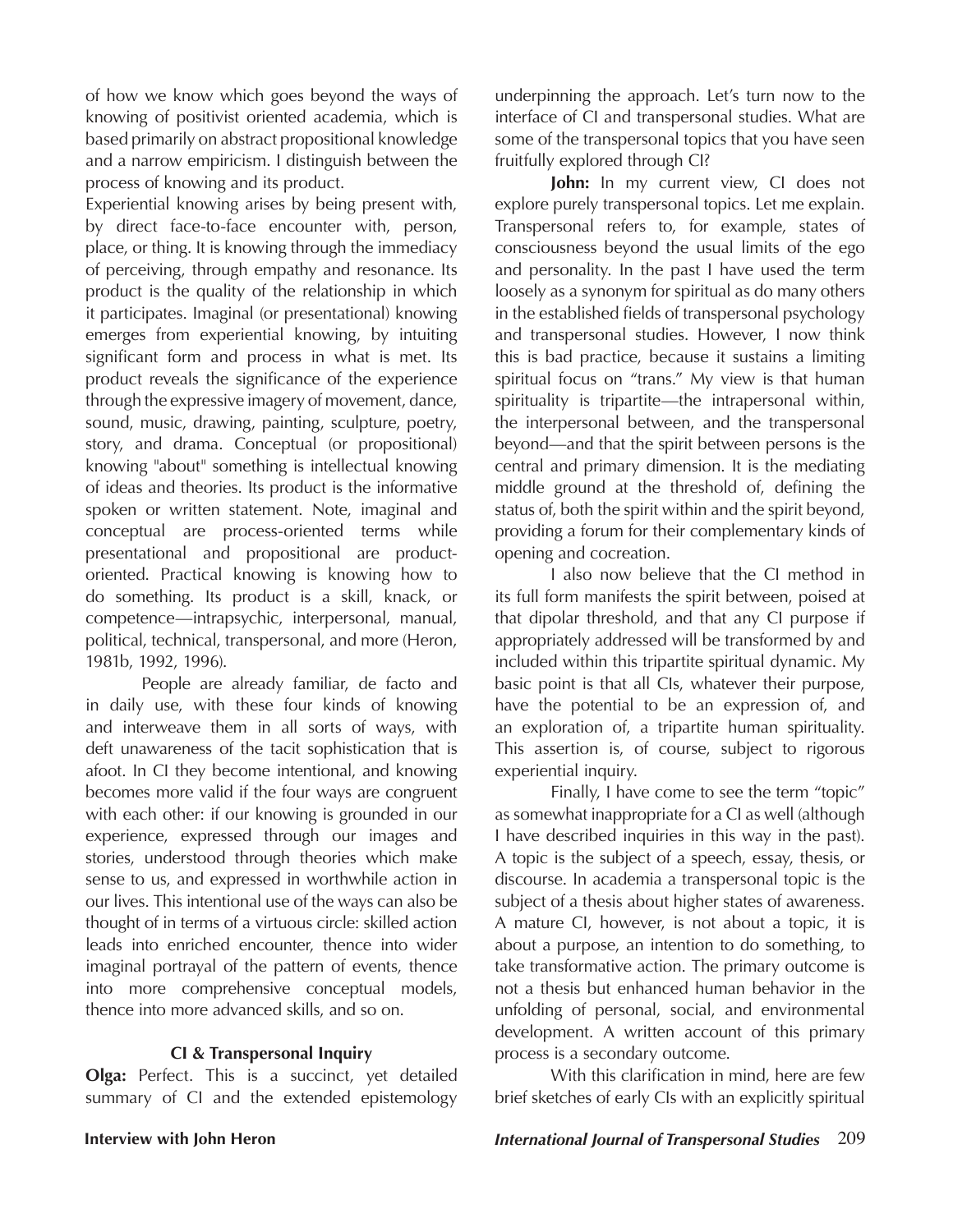focus. Some of the inquiries were held in five-day retreats with all reflection and action phases done within the retreat. Others had from half to one-day reflection meetings spread over time with action phases in everyday life between the meetings.

1. Uncovering and releasing the bliss nature, alongside another strand of inquiry into transtemporal regression—journeying through planetary time and space to locate affine persons and events from past cultures.

2. Integrating individually chosen spiritual practices into everyday life such as opening to spiritual life and subtle energy, being in relation with what is, exercising charismatic presence, finding one's spiritual heart, attending to one's coming into being—as in, coming out of Being and others. Also, liberating ourselves in group life by collectively chosen spiritual practices such as charismatic toning and movement. The extended focus included injecting individual spiritual activities into everyday culture, and creating a sub-culture of people intentionally inquiring into these kinds of social transformation.

3. Other spiritually focused inquiries have explored a range of overlapping themes: improvising spontaneous charismatic expression of the spiritual life within; charismatic celebration through percussion, ritual and procession—of divine life and its planetary manifestations; participation in universal mind through group toning and meditation; identifying and exercising knacks involved in entering individually chosen altered states; celebrating, through exchanges within a ritual procession, the soul as *imago dei*; and more (see Heron, 1998).

**Olga:** Could you share a highlight from one of these inquiries that stands out to you?

**John:** Here is the first highlight that comes to mind, about spontaneous animal participation. In the first inquiry above, we were all in the moon temple (a converted underground barrel-vaulted storage room) gathered round a woman lying flat on her back with eyes closed, dipping in and out of her transtemporal regressions to different times and places. A swallow pair (whom I knew well—they would join me when I was meditating there alone) had a nest high up on the end wall. The female flew in from the garden, ignored the gathered group, hovered for a while high above the woman, then flew in a vertical circle right down to her body and back up to the top of the vault, repeated this intimate, elegant, and entirely non-aggressive loop several times, and then flew straight out of the temple. The woman found this to be a potent kind of facilitation and had a revealing session.

**Olga:** Fascinating! This brings up an interesting question about the role of the nonhuman natural—and perhaps supernatural—world in CIs. Would you consider the natural environment, place, and/or other living beings present in the context of a CI as a part of the inquiry? Can, for example, the presence of a place become a co-inquirer? What is your perspective on all of this?

**John:** Yes, I do indeed hold that the presence of place can become a co-inquirer. This belief was launched in 1976 when I attended a weekend seminar with Tarthang Tulku, the Nyingma Buddhist luminary, at the Nyingma Institute in Berkeley, California. In a private talk with me, he casually suggested I might find it fruitful to spend thirty minutes every day speaking out loud in an isolated place in the midst of nature, giving voice to whatever it was in me to say in such a circumstance. I noticed that the proposal made an immediate appeal. At the same time, I thought it was disconcerting, impractical, and rather mad. I have since learned its deep wisdom. In 1990, I went to live on an elegant promontory of land in central Tuscany and began to practice regular conversations with the immediate local panorama of planetary presence.

When I talk out loud, in an empathic creative way, to the world and with the world, in a specific place in the world, I quickly discover what questionable preconceptions and assumptions I am bringing to the dialogue, because the very presence of the whole perceptual field will throw them into relief. The world's own utterance—its co-shaping of my perceiving—will transfigure my assumptions, when I next speak, into a form more consonant with how nature is being present at this time and in this space. In this way, it interrupts the tyranny of unilateral verbal commentary on what there is.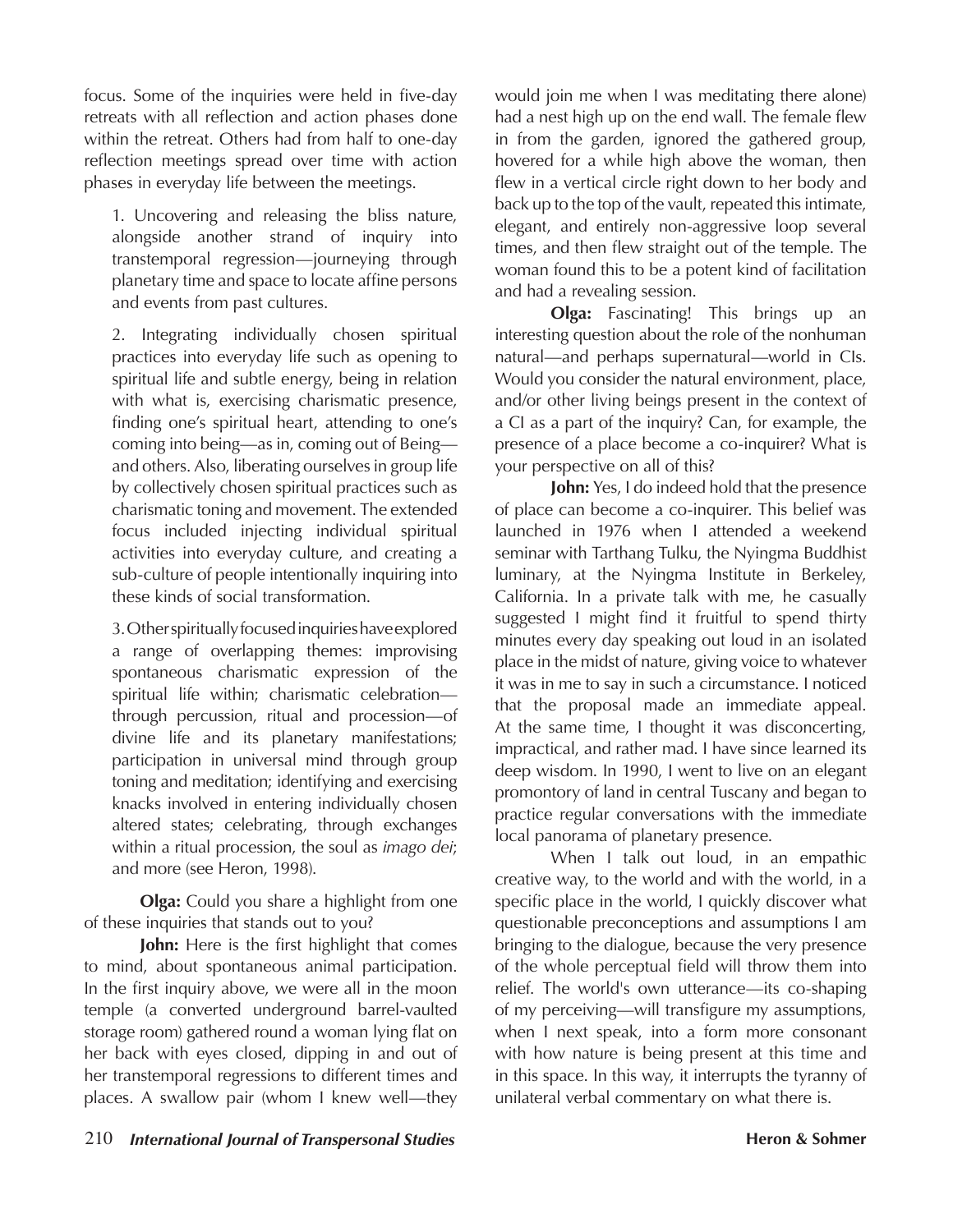The worldview fruit of this practice was published as *Feeling and Personhood: Psychology in Another Key* (Heron, 1992) and the practice has since been developed and elaborated as *primary theatre* (Heron, 2001a), which is regularly used in our inquiry group here in New Zealand. In primary theatre each member takes a turn to talk to, with, or as, any part, feature, dimension of nature and the given cosmos, in the place where we are; and this process can unfold in various fruitful ways. There is indeed a great and exciting potential for primary theatre to be developed into a variety of full-blown CIs.

From a broader perspective, I can add that I believe there is a subtle energy field embracing any and every physical place. The field varies in density and quality from place to place, the variation resulting from a lot of interacting variables which include density of human population and the cumulative impact of local history and culture.

After taking early retirement from the University of London, I went to live, as mentioned above, in central Tuscany within the triangle of the Renaissance cities of Pisa, Florence, and Siena, because I could feel the qualitative ethos of the Renaissance hanging in the subtle field, still potent despite less elevated imprints from other sources. This subtle ethos was very conducive to writing, within the ten years I was there, *Feeling and Personhood* (1992), *Co-operative Inquiry* (1996), *Sacred Science* (1998), *The Complete Facilitator's Handbook* (1999), and various papers and chapters. It was also conducive to developing—in human behavior over a long series of workshops—the sacralization of nature launched by the artists of the Renaissance, as well as the conversations with the presence of place in Tuscany I described above.

Where I now live in New Zealand the subtle field is noticeably porous because of a small population (only 4.7 million spread over two large islands), an indigenous culture still alive to wider realities, and a warfare history dwarfed by the centuries of military mayhem in densely populated Europe. This porosity has greatly facilitated our setting up empowering spiritual vortices—dynamic centers for human transformation—for many years inland on the top of a hill, and for the last two years on the coast beside the Pacific Ocean.

CI has played a very central role in all this work in both Italy and New Zealand. So, yes, I think you are absolutely right, CI has a great future in cocreative engagement with the presence of place.

**The Three Dimensions of Human Spirituality Olga:** I appreciate hearing your perspective on this, John. It sounds like this is fertile area for future exploration. Returning to your earlier comment regarding the three dimensions of human spirituality, could you elaborate the dimensions? How does cooperative inquiry engage all three dimensions?

**John:** As stated previously, my view of human spirituality is that it has three interdependent dimensions, the intrapersonal, the interpersonal, and the transpersonal. These are, respectively, the spirit within persons—the divine ground and living root of human motivation; the spirit between persons the co-ontological reality of their immediate shared presence; and the spirit beyond persons *cosmic consciousness* beyond the current limits of ordinary mind. I call human cocreation with these three dimensions, respectively, enlivenment, engagement, and enlightenment. I do not mean by "enlightenment" any kind of final end-state of spiritual realization as in the old traditions, but a progressive opening to cosmic consciousness calling for integration with both engagement and enlivenment, all manifest together in our social process.

We can open to these differing and distinct spiritual animations through intentional and aware participatory cocreation, and we are in the early dawn of exploring a treasure trove of fruitful ways of doing this (Heron & Lahood, 2008). One welltested method in a group inquiry is to move from enlivenment to engagement to enlightenment. So if we spontaneously express together the idiosyncratic *life-force* within each of us—the spirit that animates living creatures—through movement, posture, gesture, sound, percussion, and then pause attentively within the quality of our shared *life-field*, the presence between manifests, and if we dwell attentively within that presence, as it intensifies it opens to a backdrop of all-embracing awareness. This is just one way whereby co-inquirers in their reflection phase can empower their inquiry,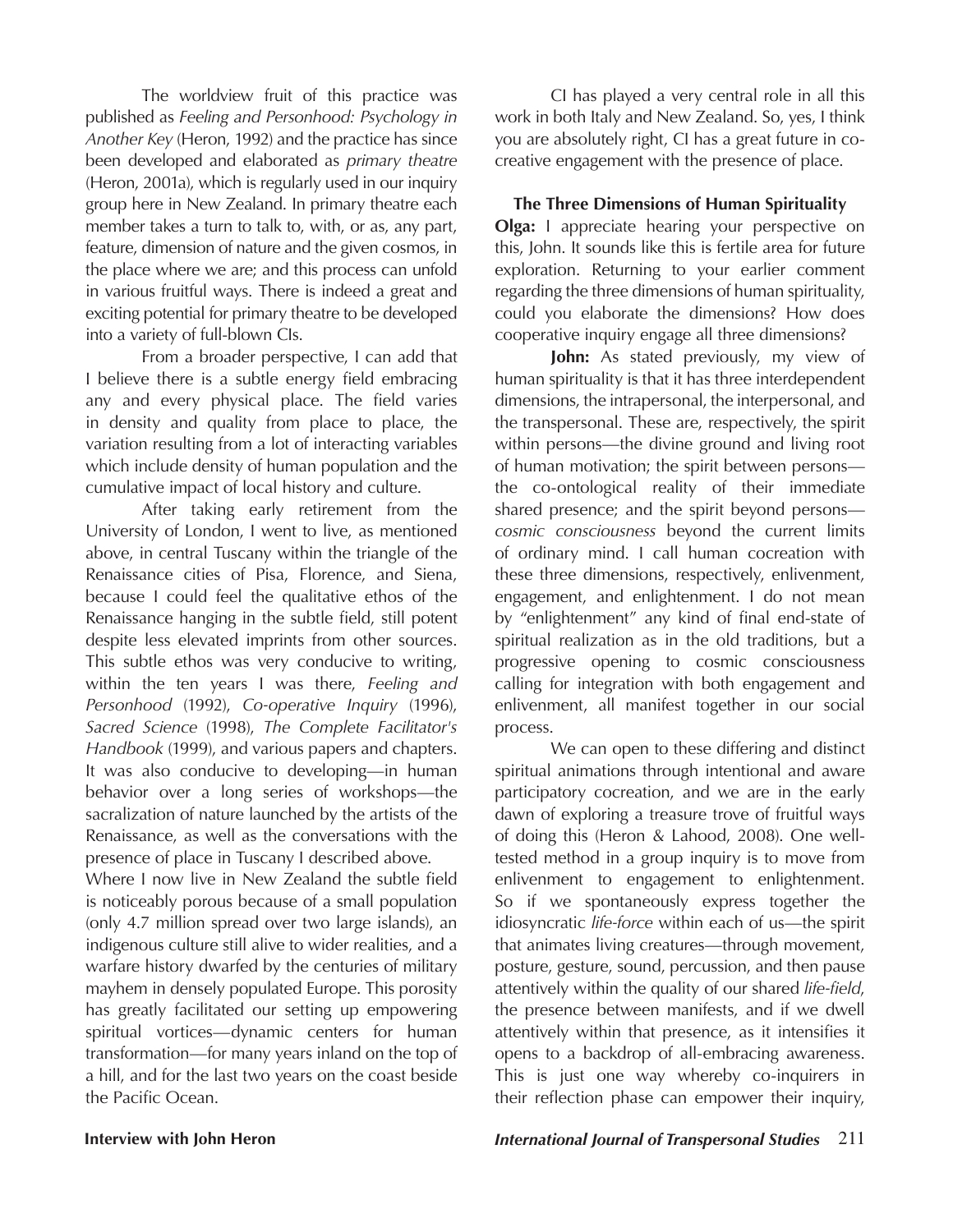whatever it is about, by taking time out to cocreate rituals and practices which evoke, invoke, and integrate the three dimensions.

In an individual action phase out there in the world—say where the action is to do with a professional working with a client—the inquirer can prepare the ground for the planned intervention by (a) psychophysically sensing the quality of the life-field shared with the client, and (b) modifying that quality by her or his posture, gesture, timing and tone of voice, so that some micro-sense of the shared presence between them emerges within an expanding awareness, and thereby creates an openness for the planned intervention and for relevant insights about it. Whatever the relational purpose of the CI may be, it can always involve some degree of integration of the three dimensions within both reflection and action phases.

I have noticed that participatory perspectives may differ in their approach to these three dimensions. For example, Ferrer (2018) gave special attention to "the creative link between intrapersonal and transpersonal cocreation," (p. 14) and develops this link into a theory of participatory pluralism that affirms individualistic different, even incompatible, spiritual ultimates. In my perspective, interpersonal co-creation enacts a spiritual presence that is shared—a unitive spiritual relation between everyone present that is also grounded in the spirit within and open to the spirit beyond.

Interesting questions arise here in the contrast of my own perspective that gives primacy to many people in a group being in interpersonal engagement with the one immediate spiritual presence between them all, and Ferrer (2018) giving primacy to many individuated people busy with different transpersonal enlightenments about different ultimates beyond them. Can persons who are individually cocreating different ultimates cocreate together one immediate presence? And, vice versa, can those who are cocreating one presence between them individually cocreate different ultimates beyond them? These are important questions for future inquiry.

### **Authentic Relationship in CI**

**Olga:** This is an interesting point regarding the primacy of engagement, the spirit between or the interpersonal domain, in human spirituality. It seems to me that fostering the capacity for genuine relationship—relationship in which individual expression and authentic collaboration are cultivated equally—is one of the major gifts and challenges of engaging in a CI process. How do you see this? Is learning to be in authentic relationship at the heart of CI? Or would you articulate this in another way?

**John:** Yes, I believe that learning to be in an authentic co-creating group relationship is at the heart of a CI.

The grounding relationship for such a group is the intersubjective life-world of pre-conceptual perception, the shared feeling of consciousness-world union which is the foundation of the experiential knowing of the world and of the emergence of language (cf. Heron, 1992; Paul, 1961; Merleau-Ponty, 1962; Whitehead, 1926, 1929). This life-world will be buried below the verbal preoccupations of conventional CI behavior, but radical co-inquirers can consciously access its underlying harmonic resonance—that is, a felt sense of underlying vibratory signals—through enlivenment and related practices. Then they can mindfully attune to the presencebetween, which provides a shared basis for owning and processing the emotional, conceptual, and decision-making issues that surge through the inquiry surface above it. Grounded in this relationship here are further guidelines for achieving authentic group development:

1. Emotional and interpersonal competence. There is no blind negative transference going on between co-inquirers; participants are aware of their distress and have the ability to manage it appropriately (e.g., they know how to own and report mindfully on down/dark states, and to seek support for cathartic release and insight). This is why I have recruited, for many of the CIs which I have initiated, experienced co-counsellors trained within Co-Counselling International, founded by myself and others in 1974 (Heron 2001, pp. 247–248.)

2. Authenticity. This means being true to oneself, having the self-determining ability to choose to be soul-revealing charismatically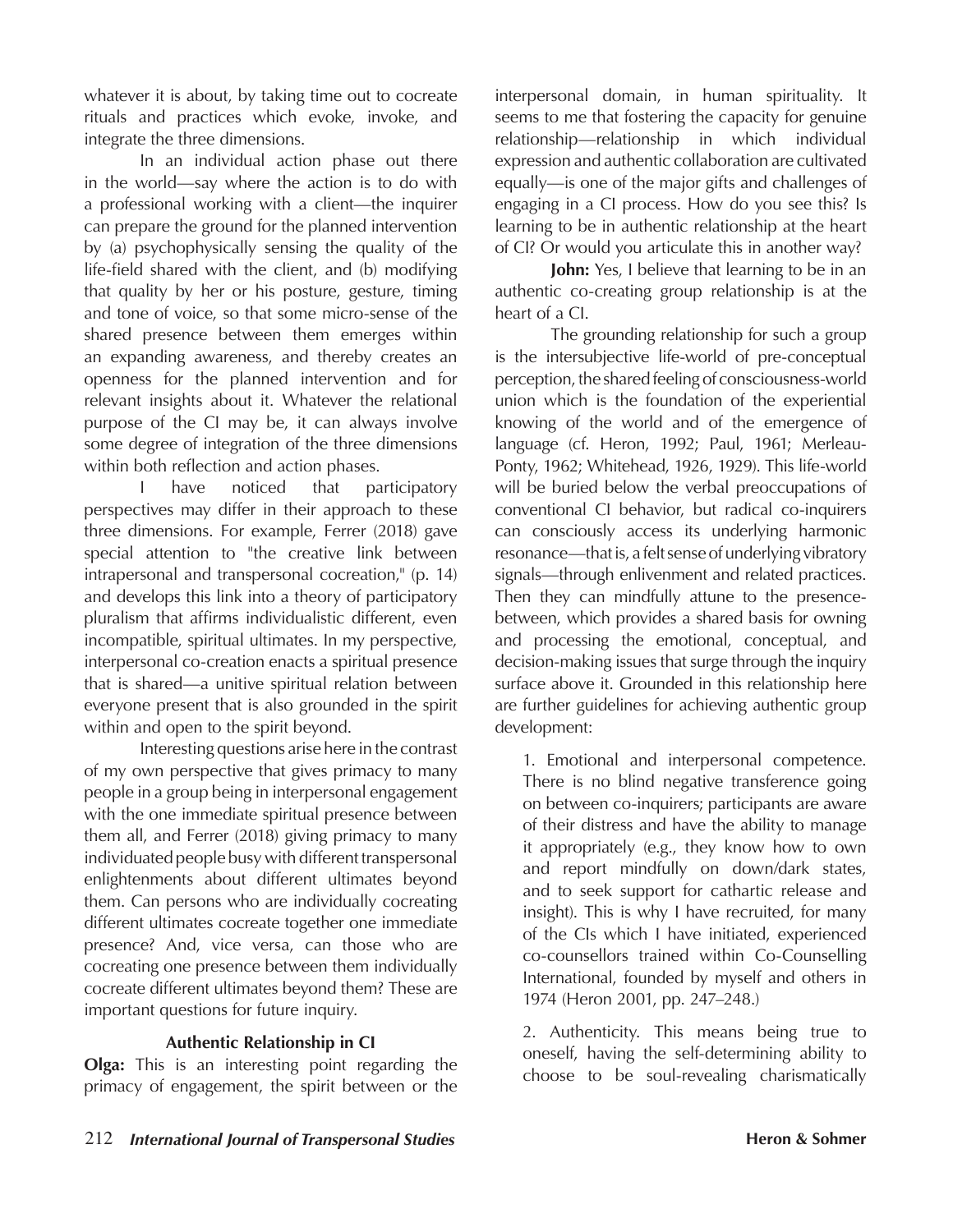and emotionally, and to be transparent in an aware, open and honest co-creative relation with others. This extends to political sensibility, being able to practice and sustain authentic collaboration.

3. Uplift. The refreshment of a sense of humor and of sharing with co-inquirers intermittent states of enthusiasm, enjoyment, excitement, elation, exhilaration, exaltation.

4. Challenge. Being open to accept states of chaos, disorder, disorientation, and confusion within a reflection phase and the potential of these states to resolve into new kinds of insight and order.

5. Being non-dogmatic. Exercising internal spiritual autonomy in a spirit of inquiry, not being a spokesperson for any external spiritual authority, developing a personal phenomenology of spiritual experience and action to contribute to the collaborative inquiry and its outcomes.

6. "Heron's beard." The ability to give unusual experiences the initial benefit of the doubt, to let them unfold their full potential, without the premature application of Occam's razor, which may lead to misplaced reductionism (Heron, 1998).

7. No meddling. No tinkering with another person's soul-revealing check-in.

8. Commitment. To regular consistent participation, being an active contributor in reflection and action phases of the inquiry process, and attending all the reflection-action cycles.

9. Confidentiality. With respect to the radical and intimate self-disclosures of co-inquirers.

All the items above are fundamental. They provide the groundwork to support the four basic pillars of the CI process and their corresponding components:

1. Four basic ways of knowing.

Experiential, presentational, propositional, practical as defined above in the opening overview of CI.

2. Four key collaborative decision-making positions.

Collaborative decision-making is possible when the inner life of feeling, with its dynamic thrust toward individual distinctness of being within a participative field, unfurls as a practical interplay, within each co-inquirer, and between all, of four basic political values: autonomy, active hierarchy, passive hierarchy, and cooperation. Each person, in contributing to group decision-making, can move freely between the following four positions, the first three of which are precursors to, and components of, the culminating fourth:

(a) Autonomy: I can identify my own idiosyncratic true needs and interests.

(b) Active hierarchy: I can identify options that promote the true needs and interests of all of us, individually and collectively.

(c) Passive hierarchy: I can identify an activehierarchy proposal made by someone else as one that I can freely and authentically follow.

(d) Co-operation: I can co-operate with—that is, listen to, engage with, and negotiate agreed decisions with—my peers, celebrating diversity and difference as integral to genuine unity.

I give the word "hierarchy" a radical new meaning. Active hierarchy here is the creative leadership which seeks to promote the values of autonomy and co-operation in a peer-to-peer inquiry. Such leadership is exercised in two ways. First, by the one or more people who take initiatives to set up the inquiry. And second, as spontaneously emerging and moving leadership among the peers, when anyone proposes initiatives that further enhance the autonomy and co-operation of all participating members. This second way is also where the principle of the "holonomic focus" (Heron, 1999, p. 69) can apply: the idea that the destiny of the whole group can manifest at a particular time through the individual perspective of one person.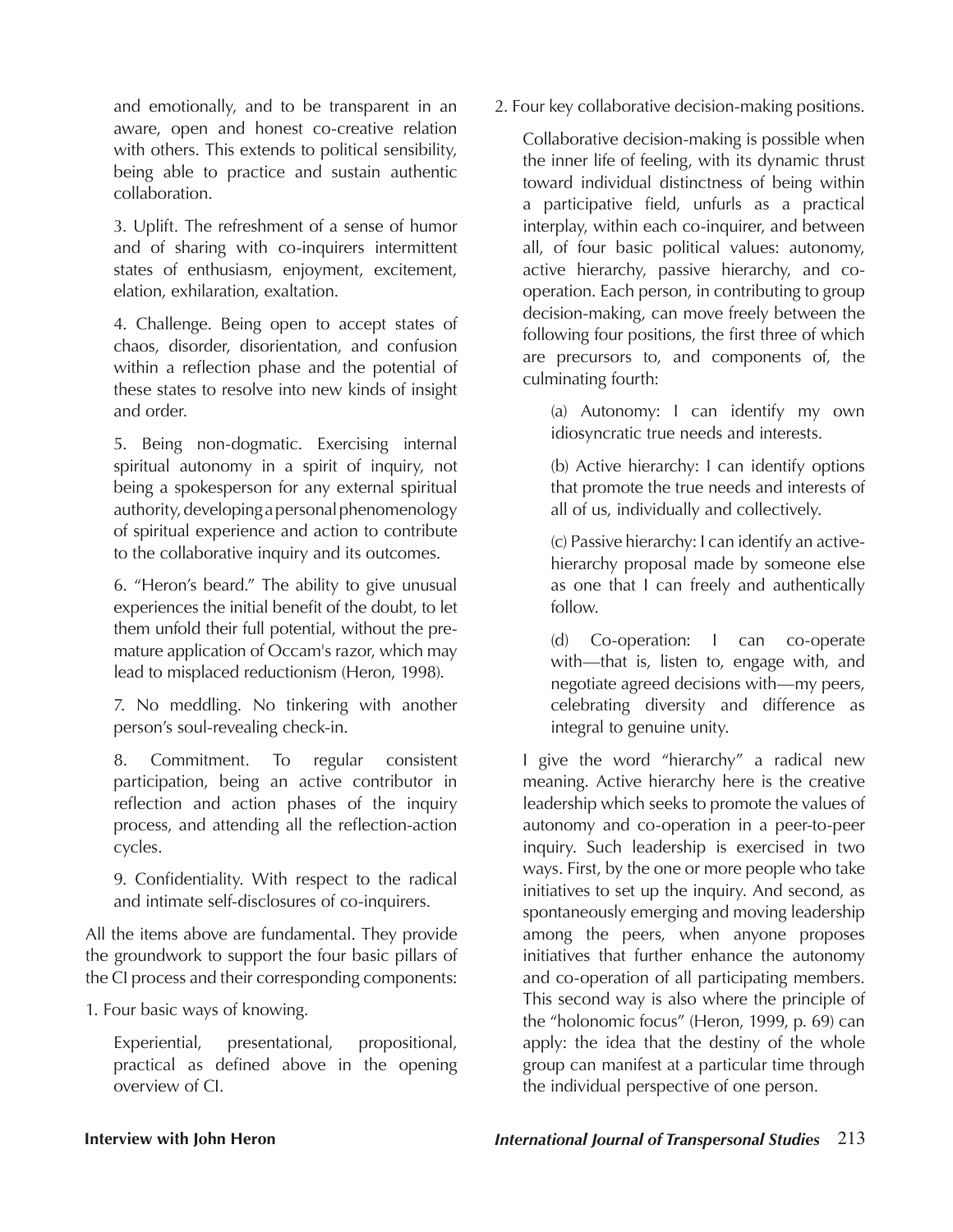The skill required for an individual person to manage these four positions, and to keep them in creative interplay while at the same time interacting with several other persons each of whom is busy with the same multiple interplay, is considerable. It can be regarded as a prime discipline in immanent, embodied, relational spirituality. There can be agreed procedural guidelines, and a rotating facilitator-chairperson, to support the process. Yet the challenge to egoic contraction combined with lack of skill is considerable. Hence there can be occasions when confusion, chaos, individual frustration and interpersonal tension become acute. Such occasions are also fruitful for egoic deconstruction (ego-burning), and for remarkable liberating zest when the breakthrough into creative and expanded social synchrony occurs—a felt sense of group cohesion.

3. Four different distinctive qualitative states of the shared intersubjective life-field.

I have correlated these with four different kinds of taste.

(a) Golden silence/sacred nectar (sweet) tells us that the group is being nourished by the spirit deeply and intimately immanent within its shared life-field, "the ocean of shared feeling… where we become one with one another" (Alexander, 1979, p. 294); evoked by the simple and profound intentional practice of coattunement, or co-presencing, either in silence or with a sounding bowl or choral toning or fullon enlivenment practices (Heron, 2006).

(b) Blight/pall/dark covering (bitter) announces the imminent potential return of the repressed, the disavowed, the disowned, and calls for someone in the group to adopt the devil's advocate role—to ask whether the group is busy not attending to something which is being denied and disowned, which is pressing urgently at the barrier, and to suggest what it might be. This may lead over into managing distress or to uncovering hidden forms of consensus collusion.

(c) Elan/panache/zest (salty) tells us that appropriate creativity-in-inquiry is out and about. An important practical principle here is the role of the spontaneously roving holonomic focus; that is, the rotating initiative, the impromptu circulating leadership, the enlightened insight which moves around the group.

(d) Confusion/chaos/frustration/tension (sour) declares that egoic contraction, which attempts to return to prior understandings or structures, is challenged and that there is an opportunity for new degrees of the four ways of knowing to emerge. This often, but not exclusively, arises in the context of decision-making, it calls the group to the subtle art of identifying and owning the confusion, and wrestling with it awarely, in the flames of burning ego, until in its own good time it transforms into an inquiry breakthrough.

These qualities are modulated by use of the extended epistemology: from encounter in resonant depth (experiential knowledge), to imaginal appraisal of the pattern of interaction (imaginal knowledge), to conceptual discrimination of its quality (conceptual knowledge), to co-evaluation and co-planning, to modulating action which alters the pattern of interaction, to a qualitative change in the meeting. The key phase in this sequence is co-planning: the transformative know-how of collaborative decision-making in the pursuit of human flourishing.

4. Weaving eight validity procedures into the expanding fabric of the inquiry.

(a) Managing the number and content of inquiry cycles.

(b) Balancing divergence and convergence in inquiry strands.

(c) Sustaining authentic collaboration.

(d) Challenging consensus collusion.

(e) Managing inquiry counter-transference.

(f) Balancing reflection and action.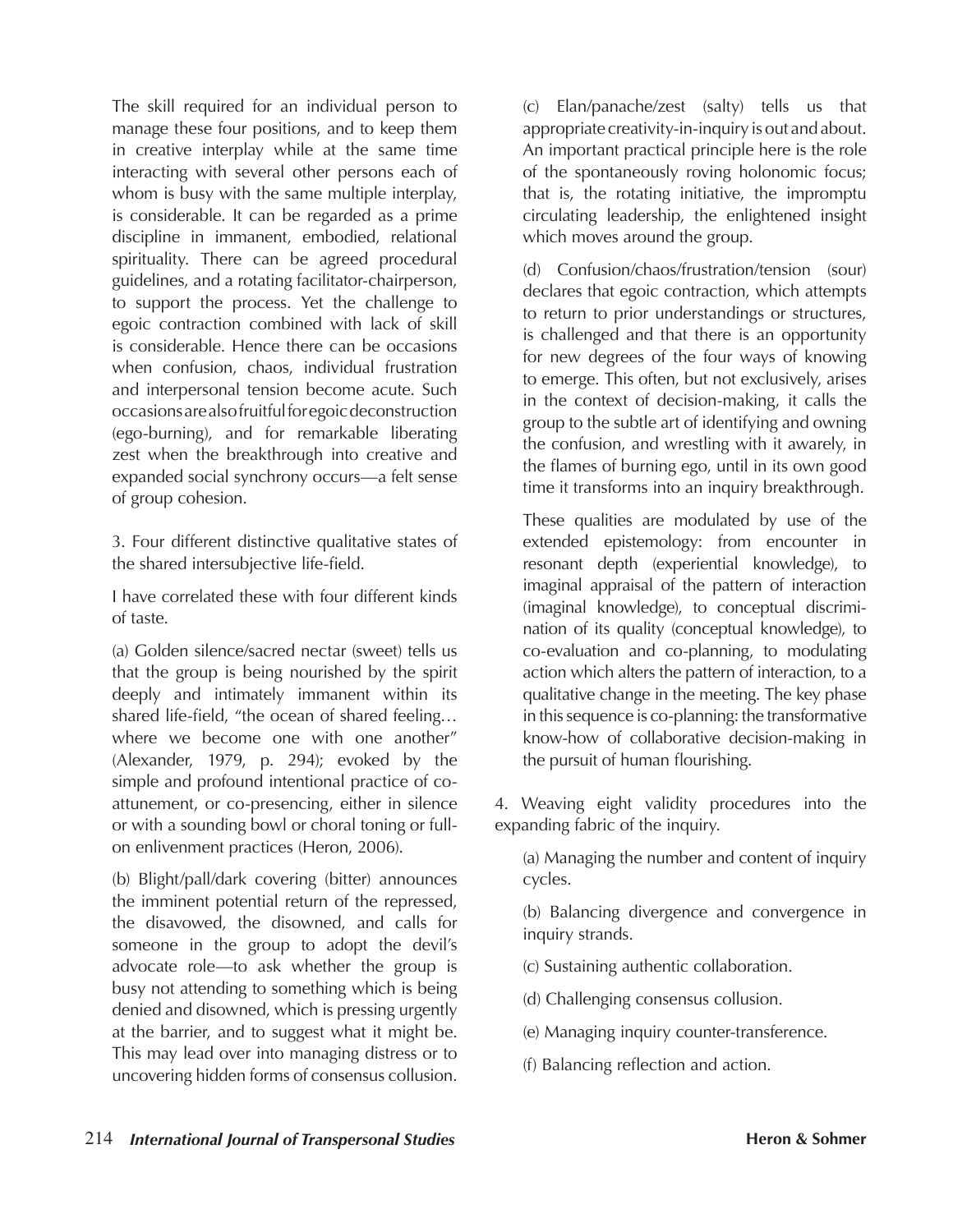(g) Managing chaos as the precursor to the emergence of a new level of insight and order (cf. complexity theory, Lewin, 1993).

(h) Congruence within the extended epistemology.

### **Cooperative Inquiry in Daily Life**

**Olga:** These guidelines for achieving authentic group relationship in CI are helpful and certainly have broad applications for groups and personal relationships beyond a formal CI container. In this vein, I know that you and you partner offer a "cookbook" of relational inquiry practices that bring the principles of CI into daily life. Could you share a couple of examples that readers can try in our own lives?

**John:** I will answer in the form of suggestions offered to a couple in relationship.

One core spiritual practice is about your decision-making. On many conjoint choices before you, whether major or minor, you first of all decide privately what your personal preferences are. When each is inwardly clear about your preferences, you disclose them to the other, outline your reasons, and in the light this, proceed to a negotiated shared decision.

If the preferences are quite different, then depending on what the decision is about, you can use one or the other of the following procedures:

1. You light upon a third option that motivates each of you.

2. You find a plan that combines both preferences.

3. One of you graciously yields to the other.

4. You each silently score the strength of your own preference, share the scores, and the lower score yields to the higher.

5. You spin a wooden top between you and go with the choice of the one toward whom it points when it stops.

As well as being rigorous—don't allow each other to avoid the first crucial step of determining personal preference privately—you keep the process light and easy. And yes, it can be a lot of fun. It is also

intrinsically interesting and liberating. On matters large and small, each of you continuously discovers who they are and who the other is, where one stands and where the other stands. This process keeps the relationship enriching and entertaining, clear and clean, creative and respectful, challenging and radical, and avoids collusion, control, and muddling along. It ensures that cooperation is authentic and not cobbled together in a habitual fudge.

It means that each of you can check in with the deep inner ground of your motivation, in the belly and the body, to get a sense of where you truly stand as a basis for creative collaboration. Thus immanent, embodied spirit is a spacious cocreative partner to the contractual engagement. Autonomy is the liberating ground of cooperation: the intrapersonal dimension of spirituality upholds the interpersonal dimension. This leads on to a radical theology of autonomy.

Honoring each other as autonomous beings in this way roots you in sacred energy. The divine presence that creates the universe manifests ultimate autonomy. Creative human autonomy is the core of the person as *imago dei* and is the foundation of authentic collaboration in a one-to-one relationship; and, on the wider canvas, of human rights within an enlivened, engaged, and enlightened society.

Now for an important point. You may discover after you have used the above process for some time that there have been a number of extemporary authentic co-decisions, which were not made in a formal way, were self-evidently not fudge, but emerged with spontaneous dyadic clarity within the immediate cocreativity of a shared life. This flourishing of the Dionysian dynamic is a robust complement to, transformative outcome of, and validation of the formal Apollonian process described above.

Another core spiritual practice is about face to face communion which has two phases. You sit opposite each other and for the first phase gaze into each other's gaze in total silence for a variable period of anything from five to fifteen minutes, and thereby enter the spiritual we-space of the threefold presence. This is the *Presence* between you embracing the presence of each of you.

### **Interview with John Heron** *International Journal of Transpersonal Studies* 215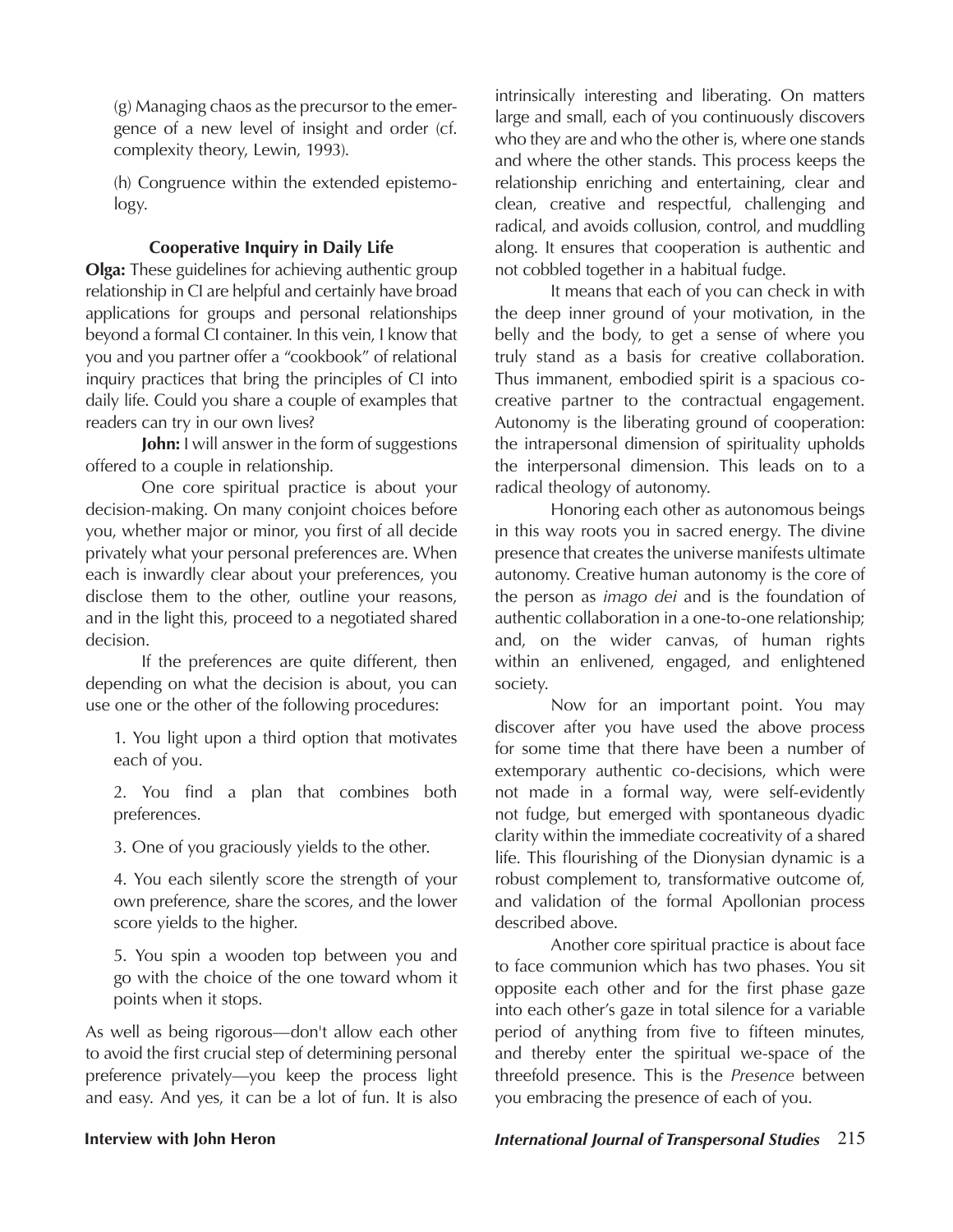The second phase is launched when out of this relational reality one of you gives voice to an unqualified appreciation of the other, who after a pause reciprocates. You repeat this process two more times so that at the end of it each of you has shared three different, quite specific appreciations of the other. These may cover any aspect of your partner's behavior and presence. Continued regularly over a long time, this practice will bring about a remarkable kind of in-depth spiritual solidarity between you. I suggest trying out an interval of seven to ten days between sessions.

### **Prospective Contributions of CI in Transpersonal Studies**

**Olga:** Thank you, John, for these enlivening practices that we can use in the dynamic and intimate world of our personal relationships. Based on our earlier conversations, I have tried the first decision-making practice you offer with my husband and can attest to the deeper self-reflection, intimacy, and creative collaboration that this approach enables in contrast with the typical way of "muddling" through decisions in partnership.

Returning our conversation to transpersonal studies, I would love to discuss the unique contributions CI makes to the field. In your perspective, what opportunities does your approach to participatory research offer the next generation of transpersonal studies?

John: As I have already said, my approach moves past the limits of the transpersonal (referring to spiritual experience beyond the personal) and adds to it spiritual experience between persons (the interpersonal), and within persons (the intrapersonal). It explores the interdependent dynamic between these three basic dimensions of human spirituality which I also call enlightenment, engagement and enlivenment—and finds the interpersonal dimension of engagement to be central to the process.

It also moves beyond the limits of "studies," which in the context of education means the scholarly acquisition by each individual student of intellectual knowledge about the transpersonal from books, articles, lectures, discussion, debate, and writing essays. My approach complements this scholarship with students participating in cooperative holistic inquiries. These may explore the dynamic interplay of the three mutually enhancing dimensions of human spirituality: for example, how this form of enlivenment interrelated with that kind of engagement and this degree of enlightenment is appropriate for this specific focus of transformative action inquiry.

These inquiries initiate students into an extended and integrated epistemology of experiential, presentational, conceptual, and practical knowing and into the deep significance of human collaboration in both generating and validating multidimensional practical wisdom.

The implications of this are considerable. In the field of spiritual inquiry within academia, the central role of interpersonal spirituality that I propose calls for a cooperative expansion of method for researchers. Interpersonal spirit is the one presence between unique and distinct persons: it is shared, immediate, and co-ontological. It is co-evoked with spirit, with each person in the inquiry, and with significant interacting elements of the intrapersonal and transpersonal dimensions. It has great potential for generating social change initiatives. All this is open for systematic, experiential, CI by wholeperson researchers.

The major challenge to the prevailing academic system and to the educator within it, is that they need to acquire the skill of combining initiating students into the inquiry method with participating fully in the inquiry as co-subject and co-researcher. This, of course, is a valuable start to moving out of the current neo-liberal university model of selling "valid" knowledge to competing individual students based on the unilateral assessment of their work by their teachers.

**Olga:** Yes, it sounds like the collaborative, non-hierarchical principles of CI could initiate some radical shifts in the way psychospiritual research and education are conducted in academia and beyond. Of course, changes of this magnitude can be challenging to implement. I wonder, what do you think would help the transpersonal community embrace CI, and by extension, other types of participatory inquiry?

**John:** The transpersonal community has understandably sought to achieve acceptance and respectability in academia. It has done so by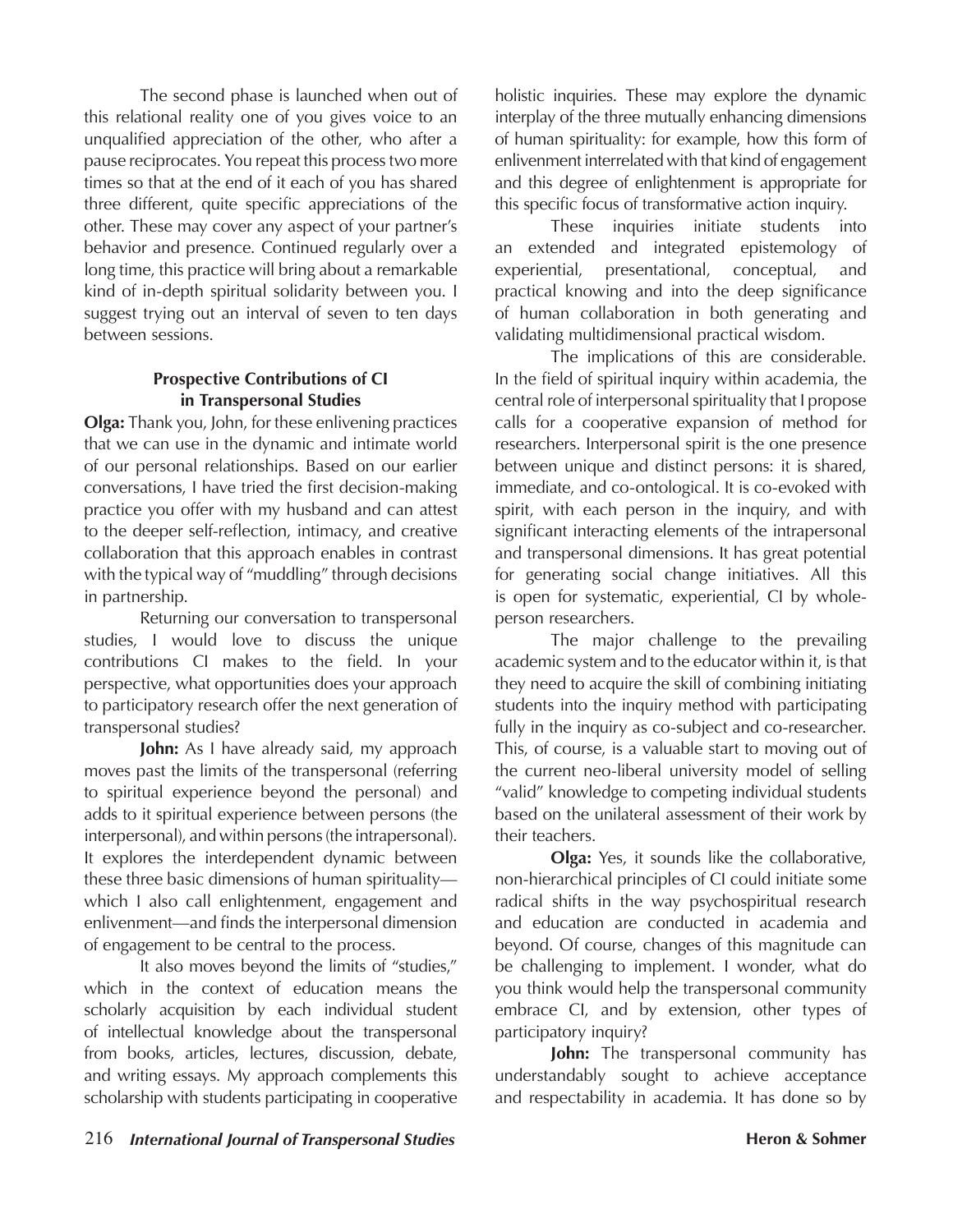promoting spirituality as a discipline in the sense of a branch of intellectual learning, but then inevitably transpersonal promoters get caught up in the competition of intellectual spiritual scholarship, in the pursuit of publishing status and academic rank; in short, in the demands of cognitive capitalism, where staff exercise unilateral assessment power in selling valid intellectual knowledge to subordinate students. Unfortunately, student intellectual spiritual knowledge declared valid by staff assessors is not valid integral spiritual knowledge; for it is dissociated, not grounded in the students' autonomous spiritual experience.

So, I think there is a calling for a transpersonal institute to name itself as a spiritual inquiry institute, to make a bold commitment to the cultivation of practical wisdom in a student community based on experiential learning, where staff promote bilateral academic power that invites progressive student participation in whole-person learning using an extended epistemology, in radical assessment, and in educational decision-making (e.g., Maxwell, 2007, 2014).

From a CI point of view, the extended epistemology embraces experiential, presentational, propositional, and practical knowing. This means that some significant degree of scope for students' personal spiritual experience is included within the curriculum as the ground and foundation of their presentational, propositional, and practical knowing.

This practice of extended epistemology calls for a radical assessment of student performance both during and at the end of the course. It is essential that there is a vital space for student self-assessment interwoven with peer and faculty assessment. This vital space is, at its core, about students exploring the soundness, the validity, of their personal spiritual experience. Can they take their stand upon the witness of the inner light, the authority within their own souls? Is the last word with the interior monitor, the divine animation which is present deep within? And how can peers and faculty enhance and strengthen this profound self-assessing inquiry without crude and misplaced interference?

Fully holistic learning involving the extended epistemology calls for radical assessment involving self, peer, and faculty. Neo-liberal transpersonal

institutes will be inclined to do the former without doing the latter, which is highly sophisticated and challenging for all involved. Cognitive capitalism in education—selling valid knowledge by unilateral assessment of subordinate students—is very threatened by radical assessment. But, I believe, it is spiritually damaging to do extended epistemology without radical assessment, as I have defined them.

Jorge Ferrer (2017; Ferrer & Sohmer, 2017; Osterhold et al., 2007; Sohmer et al., in press) has introduced extended epistemology in some of his CIIS courses, but not yet radical assessment. However, he does acknowledge in his new book, *Participation and the Mystery* (Ferrer, 2017), the relevance, importance, and considerable challenge of implementing radical assessment.

Another closely related way for a transpersonal institute to make a bold commitment to the cultivation of practical wisdom in a student community of experiential learning is through radical research. One version of this is to include CI as an acceptable research format within postgraduate programs.

Peter Reason, now retired, did this for several years, with a bold and steady flow of CI Ph.D.s emerging from his Centre for Action Research in Professional Practice, based within the Department of Management at the University of Bath in the UK. This sustained radical initiative made a large contribution to the spread of CI ideology and practice.

However, CI PhDs do raise important issues about the propriety of awarding a degree only to the initiator of an inquiry whose outcomes are collaboratively generated by everyone in the inquiry group. The role of the initiator is to be a full participant while training the group how to do a CI, and her or his goal is progressively to become an equal peer among co-competent peers. How much of the initiator's motivation to fulfill the role and the goal is warped by the pursuit of an exclusive Ph.D.? And to what degree, however small, do co-inquirers feel invalidated by the exclusion?

I think a better way forward now is for some innovative institutions to develop a pioneer protocol for awarding the same degree to everyone—initiator and co-researchers—involved in a valid CI, whether that is a PhD or, preferably,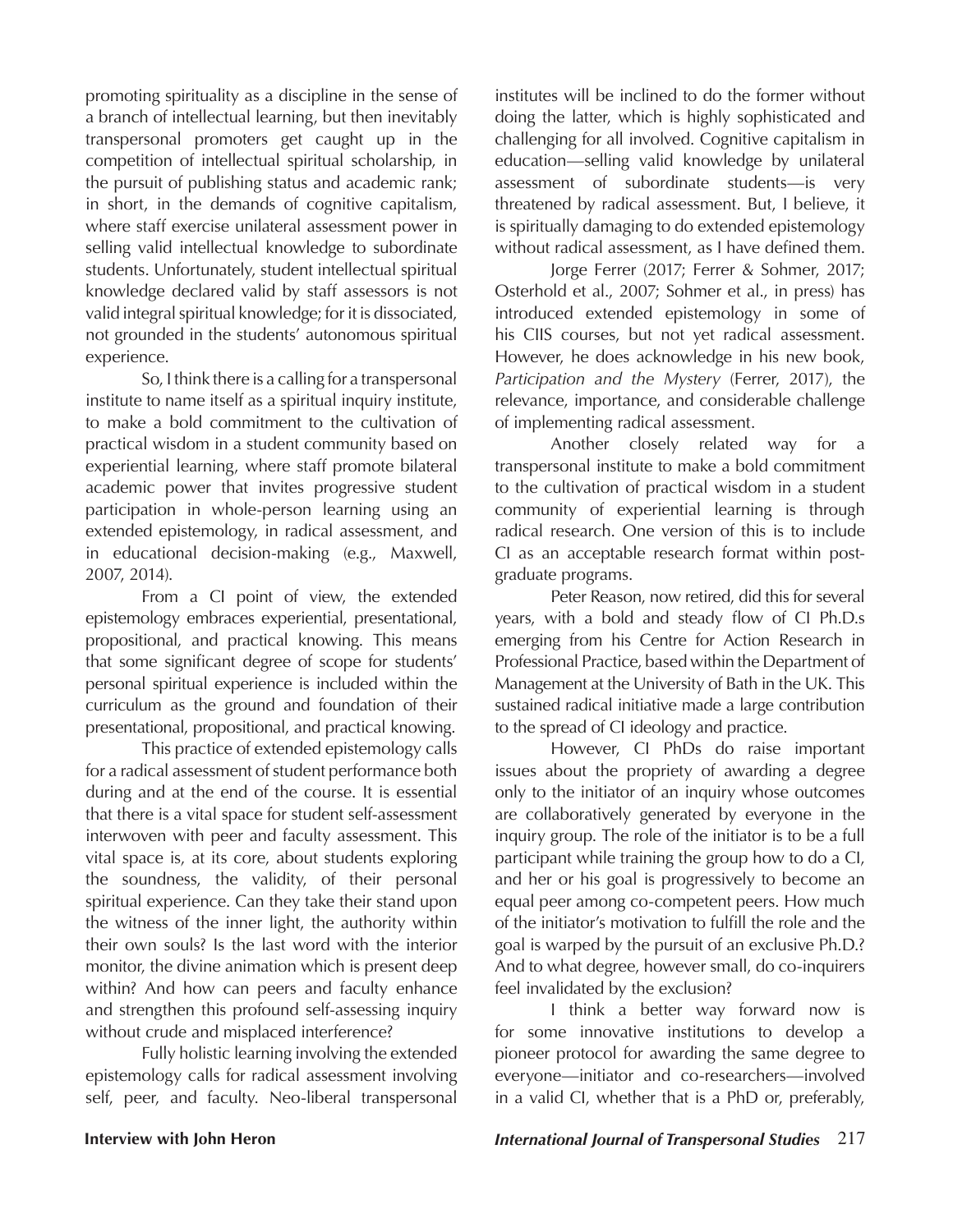a novel alternative degree or qualification. This would motivate co-researchers thoroughly to grasp CI practice and theory, especially with respect to validity procedures. Also, the award would be based on co-assessment of the CI by the initiator, all the co-researchers, and suitable faculty representatives of the institute. Such an award would affirm to the wider society the significance and importance of collaborative knowledge generation.

A second version of a research focus for transpersonal institutes breaking out of neoliberal cognitive capitalism is for faculty to do a CI with colleagues about introducing both extended epistemology and radical assessment in their own institute. Included as offshoots within this initiative, there could be faculty-with-student CIs. At a later stage inter-institute CIs about extended epistemology and radical assessment would be fruitful. But these exciting possibilities are some way off into the future.

One major primary area for the application of CI is in the peer-to-peer domains of the commons, the post-capitalist collaborative economy, and the vast potential of what I call a self-generating culture. But this takes us well beyond the domain of transpersonal institutes. In a self-generating culture, cooperative inquiries in diverse forms applied in major kinds of human association would be the everyday fabric of practical wisdom in a flourishing society.

### **CI and Self-Generating Culture**

**Olga:** Great. Thank you for elaborating your vision of integrating the participatory ethos of CI into transpersonal studies. Your concept of radical assessment raises important considerations for the way knowledge is generated and evaluated in academic contexts. It sounds like there are numerous worthwhile avenues to apply this approach, along with an extended epistemology, with students and amongst academic staff that I hope we will see emerging more and more within bold transpersonal institutes, as you say, and elsewhere.

I also appreciate your gesture toward selfgenerating culture more broadly. Could you share more about CI and self-generating culture? How might CI contribute to human evolution and building true community?

**John:** A self-generating culture is the name I give to a society each of whose many cultural forms are consciously and spontaneously created by autonomous peer groups, and these forms are reviewed and altered in the light of experience, reflection, and deeper vision by the periodic use of CI. The society in each of its diverse cultural strands including the management of natural resources—is in a process of continuous co-creativity, learning, and development which is enhanced, at variable intervals, by intentional cycles of cooperative living action-inquiry by citizens with equal rights. This is a vision of an advanced civilization of the future.

However, it is already emerging, in its very early dawn phase, as the post-capitalist peer-topeer commons movement, where "the commons" includes both nature and culture, to all aspects of which everyone has equal rights. There is a remarkable amount of very early exploratory breakthrough going on. (For full details see the online annals of the P2P Foundation.)

A significant kind of development, in which I have been involved, is the new cultural strand of peer-to-peer participatory spirituality. One example here in New Zealand has unfolded as our inquiry group. I will offer my account to illustrate some of the potential of this development. The inquiry group was independently formed by people who had been in one or more CIs, but is not itself a fully formed CI; it operates within the broad ethos of a CI, but does not require new members to have participated in a CI.

In the early 90s I was commuting each year from Italy to New Zealand for the southern summer to initiate—as well as co-counselling and other things—a series of participatory spirituality CIs. After the first of these in 1993 ("Knacks in Entering Altered States"; Heron, 1998), and after I had returned to Italy, eight participants in that event set up on their own initiative an autonomous peer inquiry group, which met regularly to continue sharing, exploring, and inquiring into their spiritual unfolding. When I returned to New Zealand from Italy in 1994, they invited me to join their group, which I did every southern summer visit for two or three months, and they continued meeting throughout the year. I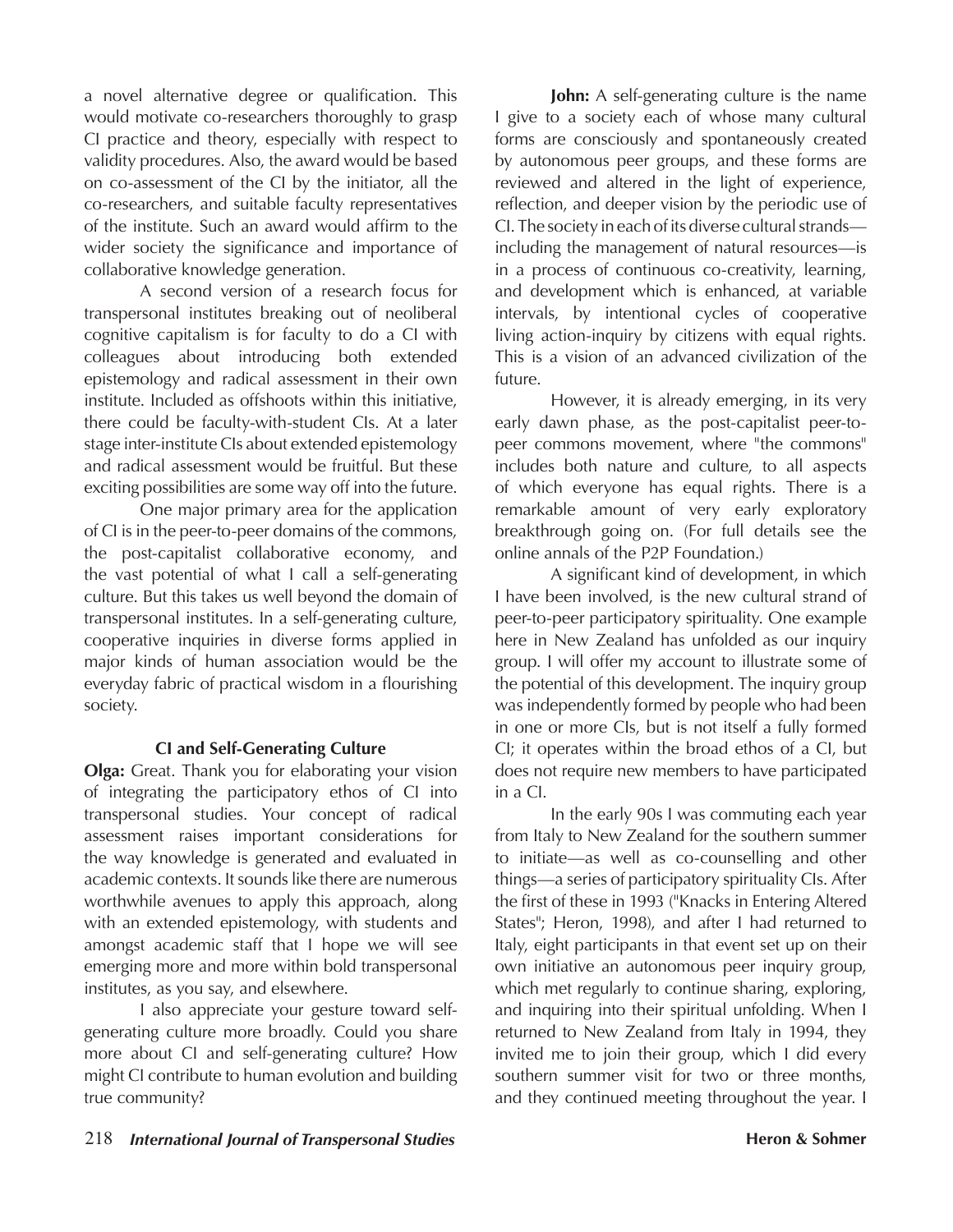moved from Italy to New Zealand in January 2000 and have attended all the meetings since then. We currently meet fortnightly throughout the year with a six-week break in the southern summer.

Just below is a summary updated account of what the inquiry group is, and has been, about. The summary is based on a comprehensive conceptual map of our inquiry process co-generated by the whole group (see Heron & Lahood, 2008). My basic point now is that the inquiry group progressively increases skill, between our meetings, in grounding our social action in the living spirit of our embodiment. This living spirit is cultivated in the meetings, and overflows into the quality of everyday life. And this, as I see it and feel it, is a first step on a long and challenging radical road to a spiritually grounded self-generating culture of diverse other strands.

### **The Inquiry Group: A Nuts and Bolts Account**

The charismatic format, which evolved as a mode of dynamic inquiry during 1994–1995, has continuously been explored and developed for the past twenty-two years. It has become established as a mode of practice, in which our basic energies as embodied living beings are opened to manifest and celebrate the living spirit within and between us, and between us and the wider reaches of being (Heron & Lahood, 2008).The basic elements are:

- 1. Posture, gesture, facial expression, movement.
- 2. Toning.
- 3. Mutual resonance.

4. Relative position between us in the space of the room.

- 5. Speaking out of altered states.
- 6. Mutual trust and regard.
- 7. Artistry, elegance, exhilaration.

8. Charismatic disinhibition of these seven modalities to open to the living spirit as it moves within and between and beyond. This all-important charismatic disinhibition includes continuous internal adjustments of awareness: keeping open to what there is, locating and

dissolving blocks, aligning energies [specify], modulating idiosyncratic expression, attuning with others.

The further tools are:

1. Freeform conversation and structured dialogue.

2. A check-in round at the outset of a meeting.

3. Spontaneous crescendo/diminuendo cycles in the toning.

4. Musical rhythms with a variety of percussion instruments.

5. Erotic energy refined as a component of mutual resonance.

6. Creative mimesis—building on what others do.

7. Co-creating lean rituals and primary theatre spontaneously structured formats for shared declarations and transformation.

8. Silent hand-holding after the charismatic expression, to bear witness to, and be enfolded in, the sacred presence between us.

9. Feedback, conceptual review, and authenticity checks.

Interwoven with these tools, there are three types of inquiry with which we engage. The first is our bedrock inquiry process which occurs at every meeting. The second and the third are procedures we adopt at varying intervals.

1. Our bedrock is the active discrimination and collaborative engagement, exercised on-thehoof during emergent charismatic expression and lean rituals, with regard to what we are expressing, how we are doing so in interaction with each other, and in relation with presences and presence.

2. Co-deciding an intentional project beforehand about how we do our charismatic expression and lean ritual, doing this, sharing feedback on it, and building on this in a second actionreflection cycle, and so on.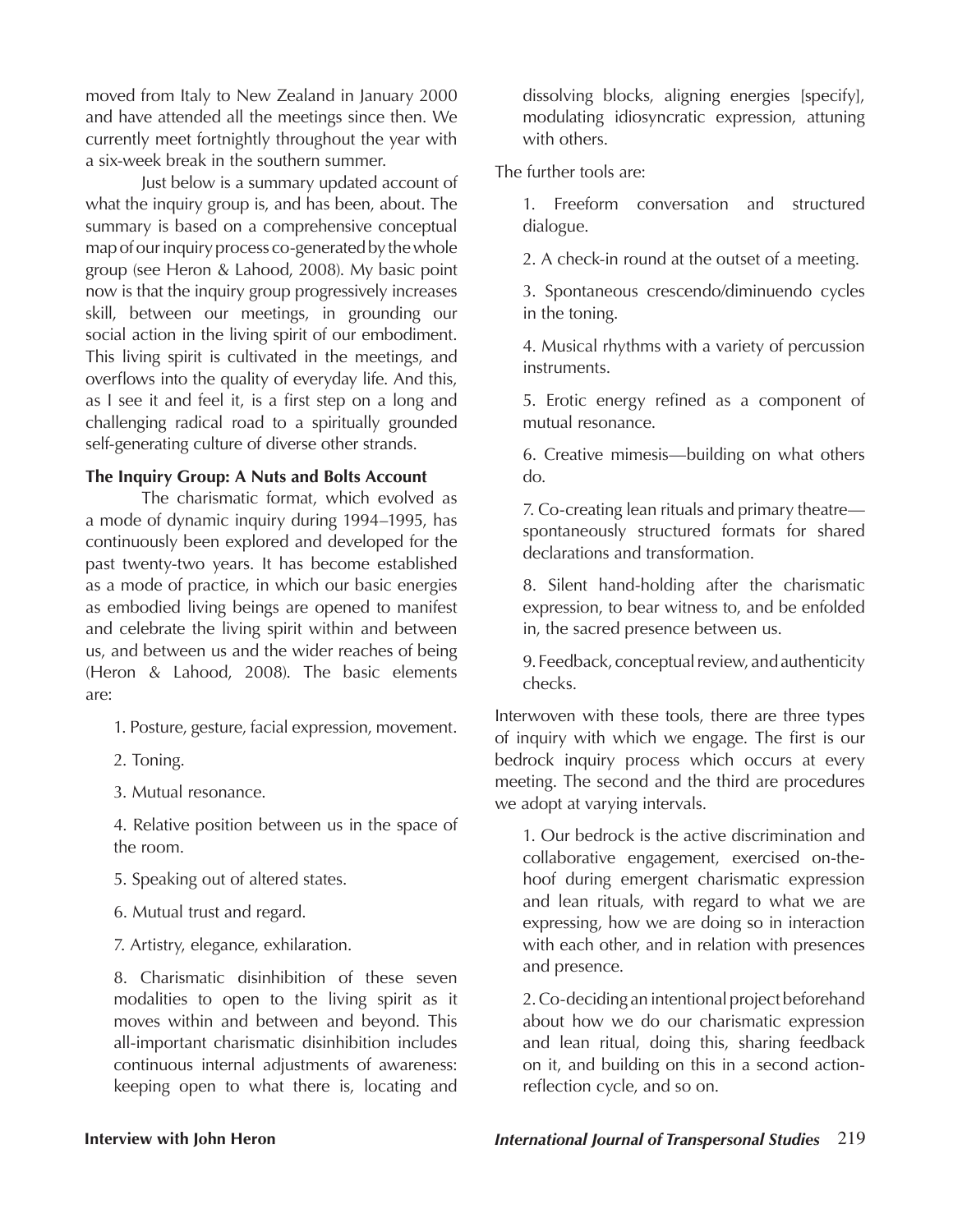3. Using part of a fortnightly meeting to plan individual or agreed spiritual issues/practices to be taken as an action-inquiry into daily life before the next meeting, when each of us report back on our shared and/or personal inquiry strand. The chosen practice will be taken through several cycles of report and action.

The second and third types of inquiry above are structured forms of CI. The third type bridges the gap between the meetings and our engaged life in the world, runs for a specified period of time, and has occurred intermittently over the years. Shared inquiry themes, all focused on application in everyday living, have been: empowerment, coming into the fullness of being, gender issues, Shekinah, presences and authentic intuition, authentic authority, terror, speaking from the heart, practical wisdom, and many more. As well as co-inquiry domains, there have been a whole range of idiosyncratic individual lines of action-inquiry into transformations of daily living in current society.

So the inquiry group is a peer-to-peer collaborative self-generating mini-culture of participatory spirituality, which—to realize further development—periodically extends its practices into full form CI.

But CI is not just about spiritual inquiry. It has been applied within a wide range of helping, teaching, and other professions to transform professional practice on the job. Existing professional applications of CI have spanned a variety of fields including medical practice and nursing (e.g., Heron & Reason, 1985; Hills, 2001; Jenkins, 2007; Lloyd & Carson, 2005; Walsh et al., 2015), community mental health (e.g., Fieldhouse & Onyett, 2012; Van Lith, 2014), community organizations, leadership, and social activism (e.g., Godden, 2017; Lavie-Ajayi et al., 2007; Ospina et al., 2008; Scher, 2007; Yorks et al., 2008), education (e.g., Bower-Phipps et. al., 2013; Bray, 2002; Howard et. al., 2015), local governance (Takanen, 2013), and more. One of the earliest CIs was among doctors who engaged in a nine-month inquiry on introducing whole person medicine into their daily medical practice (Heron & Reason, 1984, 1985; Reason, 1988c). Afterwards, several of them set up a self-generating mini-culture as the British Holistic

Medical Association. Any profession can adopt this sequence from CI to form a self-generating miniculture. And any existing peer-to-peer mini-culture in any field can review, extend, and deepen its practices by the periodic use of a formal CI. Adult educators Yorks and Kasl (2002) and others, for example, have adopted a CI variation that they call *collaborative inquiry* that has become influential in their field (Bray, 2002; Bray, Lee, Smith & Yorks, 2000).

It is also important to remember that the procedural form of any CI about any kind of professional practice can be interwoven with a greater or lesser degree of tripartite spirituality; and can indeed be initiated in terms of purely naturalistic humanism.

In a holistic sense, I see all of these strands of CI application in the context of self-generating mini-cultures—from peer-to-peer participatory spirituality groups to professional groups—as potentially contributing to human evolution in the sense that engaging in CI facilitates greater consciousness—that is, increasing awareness of self, others, and world—along with enhanced intentionality and community within these groups, which can then contribute to society at large.

### **The Future of CI in Transpersonal Studies**

**Olga:** I appreciate this broader perspective on selfgenerating culture and the living example your New Zealand inquiry group offers. Looking toward the future now, I wonder about what could be on the horizon for CI. If you could inspire future CIs, what kinds of focus or purpose would you love to see addressed using this approach?

**John:** Here are some first thoughts among many, plus an overview.

In higher education, I would like to see faculty initiate, and participate fully in, CIs which address the integration of whole person learning with enhanced autonomy in learning; in other words, which use an extended epistemology, integrated with students having a progressively increasing say in what they learn, how they learn it, and whether they have learned it.

In the work place, I would like to see senior staff participate in and initiate teams into the use of a self and peer review audit format with regard to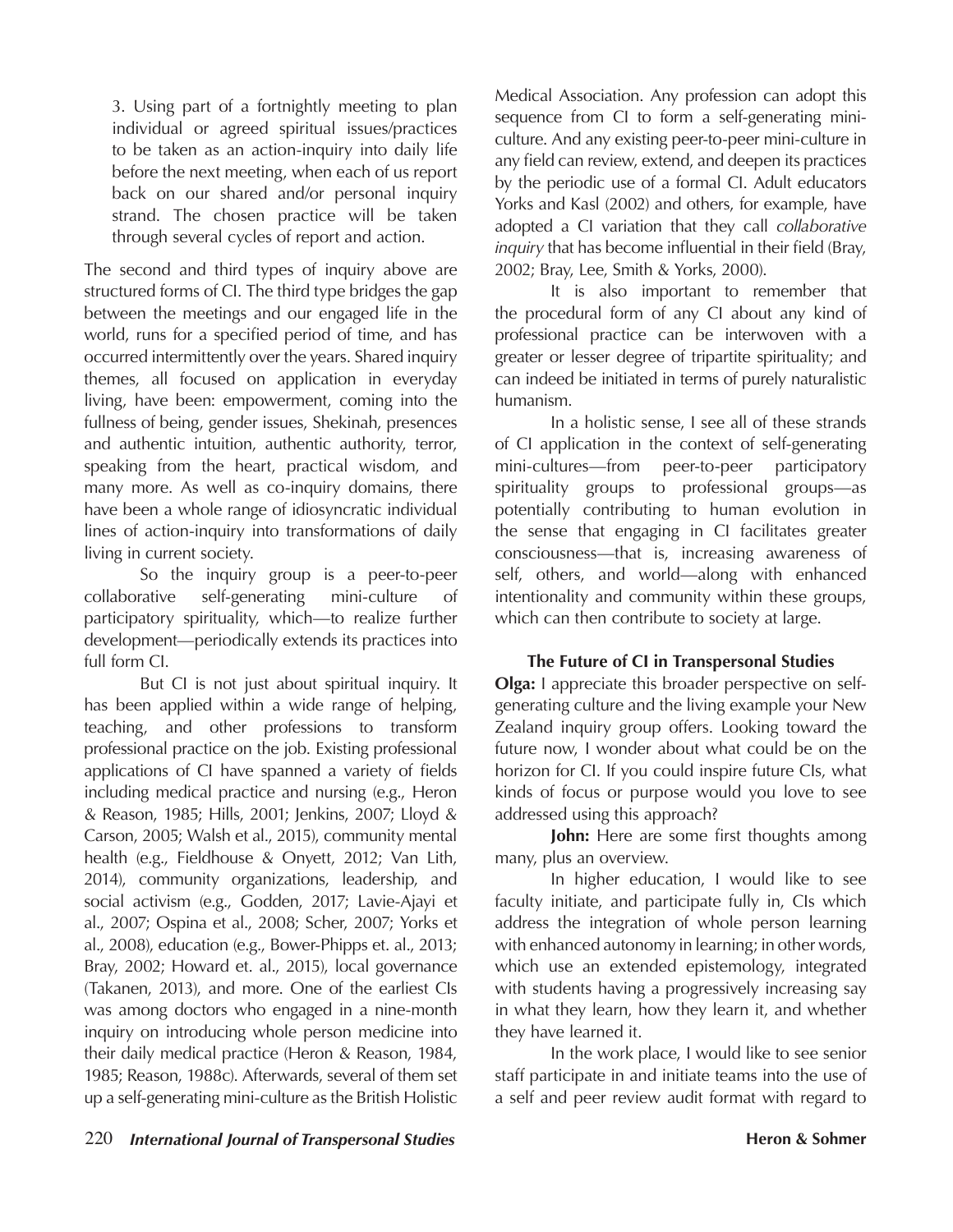performance on the job (Heron, 1999). This, when established, can intermittently readily and rapidly evolve from a set period into a full CI on specific management-worker cocreated, work-related developmental proposals.

In the spirituality and religious realms, I would like to see believers who are committed to different transpersonal ultimates explore within a CI their co-engagement with the same interpersonal immediate spiritual presence and their views on implications and applications of this exploration. This engagement with the relational spirituality of the between is, I believe, of central importance in our awakening to ecologically sustainable cultures (Heron & Lahood, 2008).

The overarching all-inclusive focus for the future is "practical wisdom here and now in this situation where we are." This means action that can be taken to transform a specific social situation into greater human flourishing in the direction of:

1. Enhanced personal autonomy, integrated with co-creative collaboration and rotating hierarchy (where hierarchy is defined as the creative leadership which seeks to promote the values of autonomy and co-operation in a peer-to-peer community).

2. A sustainable enclosure-free management of natural and cultural resources.

3. An equitable distribution of both wealth and well-being.

4. The cultivation of elegance, splendor, and ecstasy of form.

5. All of this grounded in, and a manifestation of, dynamic co-creation with the living spirit between, within, and around us all.

It is important to note, of course, that all these initial guidelines for an inquiry are provisional, and are subject to confirmation, modification or rejection at the inaugural meeting of co-inquirers, and thereafter, in the light of their lived and shared experience.

**Olga:** The possibilities are abundant and inspiring indeed! Thank you, John, for this rich discussion. I think your vision offers the transpersonal community important considerations for the future of the field, both internally and in relation to the larger social context in which we are a part. Do you have any closing remarks before we conclude? And if not, could you leave us with a brief snapshot of what you are most passionate about these days?

**John:** And my deeply grateful thanks to you! I'm happy to close our dialogue with an answer to your final question: I am most passionate about the primacy of engaging with situational spirit, cocreating the here and now reality of the presence between all of us in this place and on this occasion.

**Olga:** Beautiful! Thank you again for this spirited discussion!

### **References**

- Alexander, C. (1979). *The timeless way of building*. Oxford University Press.
- Bower-Phipps, L., Homa, T. D., Albaladejo, C., Johnson, A. M., & Cruz, M. C. (2013). Connecting with the "other" side of us: A cooperative inquiry by self-identified minorities in a teacher preparation program. *Teacher Education Quarterly*, *40*(2), 29–51.
- Bray, J. N. (2002). Uniting teacher learning: Collaborative inquiry for professional development. *New Directions for Adult and Continuing Education, 94*, 83–92. https://doi.org/10.1002/ace.62
- Bray, J. N., Lee, J., Smith, L. L., & Yorks, L. (2000). *Collaborative inquiry in practice: Action, reflection, and meaning making*. SAGE.
- Ferrer, J. N. (2017). *Participation and spirit: Transpersonal essays in psychology, education, and religion*. SUNY Press.
- Ferrer, J. N., & Sohmer, O. R. (2017). A radical approach to second-person contemplative education. In O. Gunnlaugson, E. Sarath, H. Bai, & C. Scott (Eds.), *The intersubjective turn in contemplative education: Shared approaches for contemplative learning and inquiry across disciplines* (pp. 15–35). SUNY Press. https://doi. org/10.31046/wabashcenter.v1i2.1739
- Godden, N. J. (2017). Community work research through co-operative inquiry in Timor-Leste, Australia and Peru: Insights into process. *Systemic Practice Action Research, 31*(1), 55–73. https://doi.org/10.1007/s11213-017-9420-0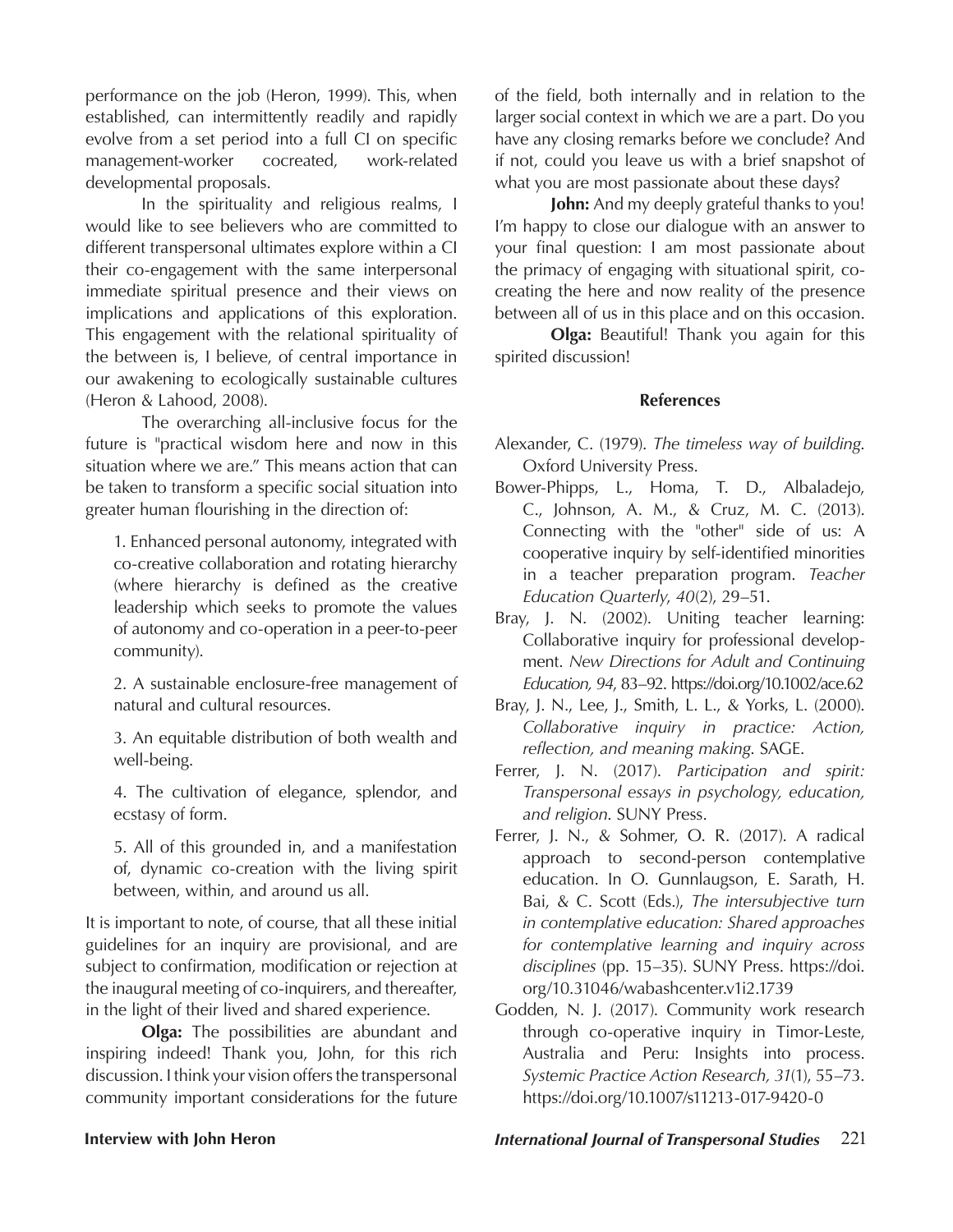- Heron, J. (1971). *Experience and method: An inquiry into the concept of experiential research*. Human Potential Research Project, Department of Educational Studies, University of Surrey, Guildford, Surrey, UK. http://www.humaninquiry.com/Experience%20And%20Method.pdf
- Heron, J. (1981a). Philosophical basis for a new paradigm. In P. Reason & J. Rowan. (Eds.), *Human Inquiry: A sourcebook of New Paradigm Research* (pp. 19–36). Wiley.
- Heron, J. (1981b). Experiential research methodology. In P. Reason & J. Rowan. (Eds.), *Human Inquiry: A sourcebook of New Paradigm Research* (pp. 153–166). Wiley.
- Heron, J. (1985). The role of reflection in cooperative inquiry. In D. Boud, R. Keogh, & D Walker (Eds.), *Reflection: Turning experience into learning*. Kogan Page.
- Heron, J. (1988a). Validity in co-operative inquiry. In P. Reason (Ed.), *Human inquiry in action*. SAGE.
- Heron, J. (1988b). Impressions of the other reality: a co-operative inquiry into altered states of consciousness. In P. Reason (Ed.), *Human inquiry in action* (pp. 182–198). SAGE.
- Heron, J. (1992). *Feeling and personhood: Psychology in another key*. SAGE.
- Heron, J. (1996a). *Co-operative inquiry: Research into the human condition*. SAGE.
- Heron, J. (1996b). Primacy of the practical. *Qualitative Inquiry, 2*(1), 41–56.
- Heron, J. (1998). *Sacred science: Person-centered inquiry into the spiritual and the subtle*. PCCS Books.
- Heron, J. (1999). *The complete facilitators handbook*. Kogan Page.
- Heron, J. (2001a). *Helping the client: A creative, practical guide*. SAGE.
- Heron, J. (2001b). Transpersonal co-operative inquiry. In P. Reason & H. Bradbury. (Eds.), *Handbook of action research* (pp. 333–339). SAGE.
- Heron, J. (2006). *Participatory Spirituality: A farewell to authoritarian religion*. Lulu Press.
- Heron, J., & Lahood, G. (2008). Charismatic inquiry in concert: Action research in the realm of the between. In P. Reason & H. Bradbury (Eds.), *The SAGE handbook of action research: Participative*

*inquiry and practice* (pp. 439–449). SAGE. https://doi.org/10.4135/9781848607934.n39

- Heron, J. & Reason, P. (1981). *Co-counselling: An experiential inquiry*. Human Potential Research Project, Deprtment of Adult Education, University of Surrey, Guildford, Surrey, UK. http://www.human-inquiry.com/CoCoCI1.pdf
- Heron, J. & Reason, P. (1982). *Co-counselling: An experiential inquiry 2*. Human Potential Research Project, Department of Adult Education, University of Surrey, Guildford, Surrey, UK. http://www.human-inquiry.com/CoCoCI2.pdf
- Heron, J. & Reason, P. (1984). New paradigm research and whole person medicine. *The British Journal of Holistic Medicine, 1*(1), 86–91.
- Heron, J. & Reason, P. (1985). *Whole person medicine: A co-operative inquiry*. British Postgraduate Medical Federation.
- Heron, J. & Reason, P. (1986). Research with people. *Person-Centered Review, 4*(1), 456–476.
- Heron, J. & Reason, P. (1997). A participatory inquiry paradigm. *Qualitative Inquiry, 3*(3), 274–294. https://doi.org/10.1177/107780049700300302
- Heron, J., & Reason, P. (2001). The practice of cooperative inquiry: research 'with' rather than 'on' people. In P. Reason & H. Bradbury (Eds.), *Handbook of action research*. SAGE.
- Heron, J., & Reason, P. (2008). Extending epistemology within a co-operative inquiry. In P. Reason & H. Bradbury (Eds.), *The SAGE handbook of action research: Participative inquiry and practice* (2nd ed., pp. 366–380). SAGE. https://doi. org/10.4135/9781848607934.n32
- Hills, M. (2001). Using co-operative inquiry to transform evaluation of nursing student's clinical practice. In P. Reason & H. Bradbury (Eds.), *Handbook of action research* (pp. 340–347). SAGE.
- Howard, A., Agllias, K., Cliff, K., Dodds, J., & Field, A. (2015). Process observations from an Australian cooperative inquiry project aimed at improving undergraduate student's experience. *Qualitative Social Work*, *14*(6), 776–793. https:// doi.org/10.1177/1473325015571193
- Jenkins, E. (2007). Using cooperative inquiry and clinical supervision to improve practice. *British Journal of Community Nursing*, *12*(2), 63–69. https://doi.org/10.12968/bjcn.2007.12.2.22815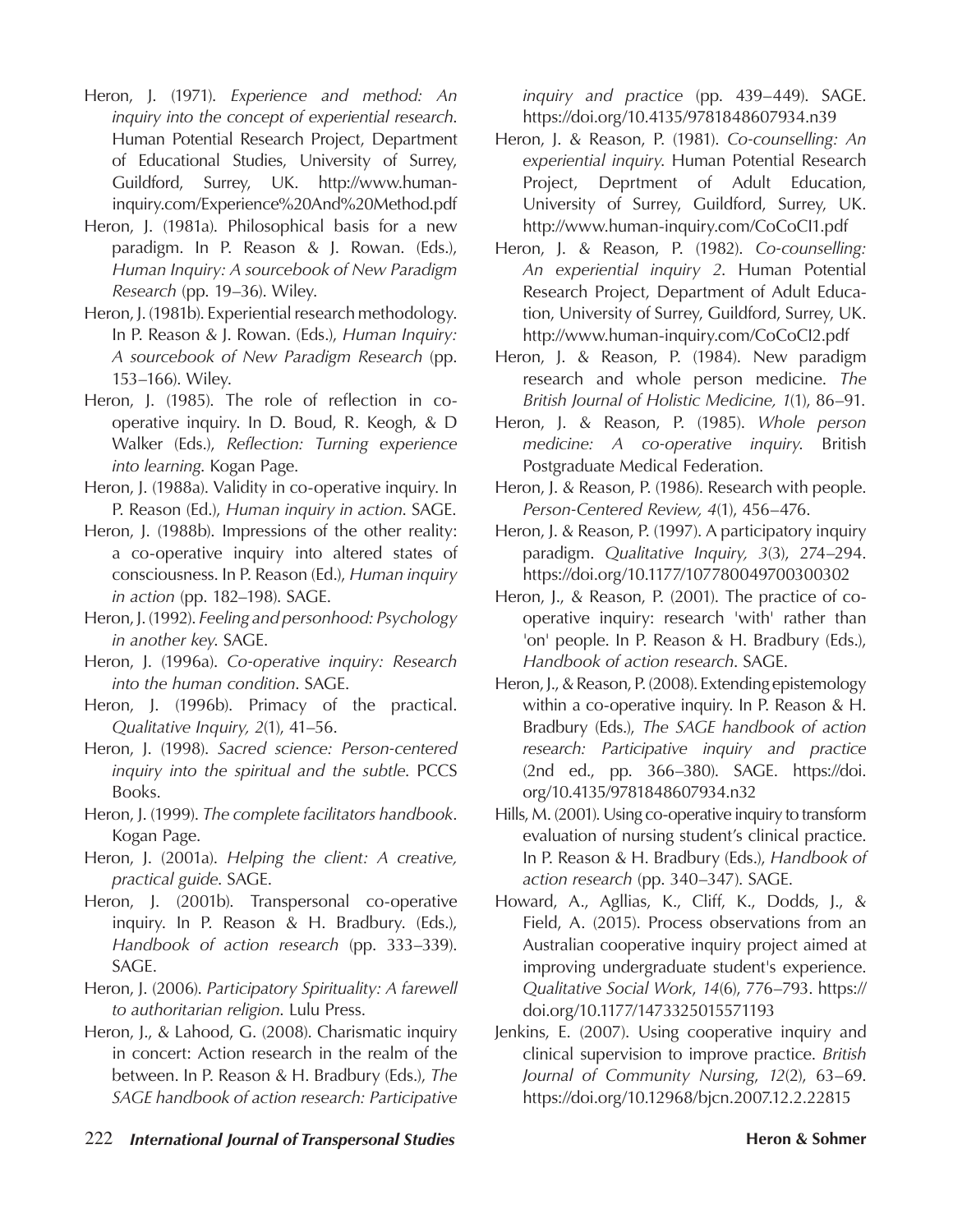- Lavie-Ajayi, M., Holmes, D., & Jones, C. (2007). We thought we "knew", so we "did": A voluntary organization's beginnings in action research. *Action Research*, *5*(4), 407–429.
- Lewin, R. (1993). *Complexity: Life at the edge of chaos*. Pheonix.
- Lloyd, M., & Carson, A. (2005). Culture shift: Carer empowerment and cooperative inquiry. *Journal of Psychiatric and Mental Health Nursing*, *12*(2), 187–191. https://doi.org/10.1111/j.1365- 2850.2004.00816.x
- Maxwell, N. (2007). *From knowledge to wisdom: A revolution for science and the humanities* (2nd ed). Pentire Press.
- Maxwell, N. (2014). *How universities can help create a wiser world: The urgent need for an academic revolution*. Imprint Academic. https:// doi.org/10.5840/du201424248
- Merleau-Ponty, M. (1962). *Phenomenology of perception* (C. Smith, Trans.). Routledge & Kegan Paul.
- Ospina, S., El Hadidy, W., & Hofmann-Pinilla, A. (2008). Cooperative inquiry for learning and connectedness. *Action Learning: Research and Practice, 5*(2), 131–147. https://doi.org/10.1080/14767330802185 673
- Osterhold, H., Husserl, R. E., & Nicol, D. (2007). Rekindling the fire of transformative education. *Journal of Transformative Education, 5*(3), 1–25. https://doi.org/10.1177/1541344607308022
- Paul, L. (1961). *Persons and perception*. Faber.
- Reason, P., & Bradbury, H. (Eds.), *The SAGE handbook of action research: Participative inquiry and practice*. SAGE.
- Reason, P. (1986). Innovative research techniques. *Complementary Medical Research, 1*(1), 23–39.
- Reason, P. (1988a). (Ed.). *Human inquiry in action*. SAGE.
- Reason, P. (1988b). The co-operative inquiry group. In P. Reason (Ed.), *Human inquiry in action* (pp. 18–39). SAGE.
- Reason, P. (1988c). Whole person medical practice. In P. Reason (Ed.), *Human inquiry in action* (pp. 102–126). SAGE.
- Reason, P. (1988d). Experience, action and metaphor as dimensions of post-positivist inquiry. *Research in Organizational Change and Development, 2*, 195–233.
- Reason, P. (1991). Power and conflict in multidisciplinary collaboration. *Complementary Medical Research, 5*(3), 144–150.
- Reason, P. (1993). Reflections on sacred experience and sacred science. *Journal of Management Inquiry, 2*(3), 273–283. https://doi. org/10.1177/105649269323009
- Reason, P. (1994a). (Ed.). *Participation in human inquiry*. SAGE.
- Reason, P. (1994b). Co-operative inquiry, participatory action research, and action inquiry: Three approaches to participative inquiry. In N.K. Denzin & Y.S. Lincoln (Eds.), *Handbook of qualitative research* (pp. 324–339). SAGE. https://doi.org/10.4135/97814129862681.n 251
- Reason, P. (1996). Reflections on the purposes of human inquiry. *Qualitative Inquiry, 2*(1), 15–28. https://doi.org/10.1177/107780049600200103
- Reason, P., & Bradbury, H. (Eds.). (2001). *Handbook of action research*. SAGE.
- Reason, P., & Hawkins, P. (1988). Storytelling as inquiry. In P. Reason (Ed.), *Human Inquiry in Action* (pp. 79–101). SAGE.
- Reason, P., & Heron, J. (1995). Co-operative inquiry. In J. A. Smith, R. Harre & L. Van Langenhove (Eds.) *Rethinking methods in psychology* (pp. 122–142). SAGE. https://doi. org/10.4135/9781446221792.n9
- Reason, P., & Rowan, J. (Eds.). (1981). *Human inquiry: A sourcebook of new paradigm research*. Wiley.
- Reason, P., & Rowan, J. (1981). Issues of validity in new paradigm research. In P. Reason and J. Rowan (Eds.) *Human inquiry: A sourcebook of New Paradigm Research* (pp. 239–250). Wiley. https://doi.org/10.2307/2067492
- Scher, A. (2007). Can the arts change the world? The transformative power of community arts. *New Directions for Adult and Continuing Education*, *2007*(116), 3–11. https://doi.org/10.1002/ace.2 72
- Sohmer, O. R., Baumann, R., & Ferrer, J. N. (in press). An embodied spiritual inquiry into the nature of human boundaries: Outcomes of a participatory approach to transpersonal education and research. *International Journal of Transpersonal Studies*.

### **Interview with John Heron** *International Journal of Transpersonal Studies* 223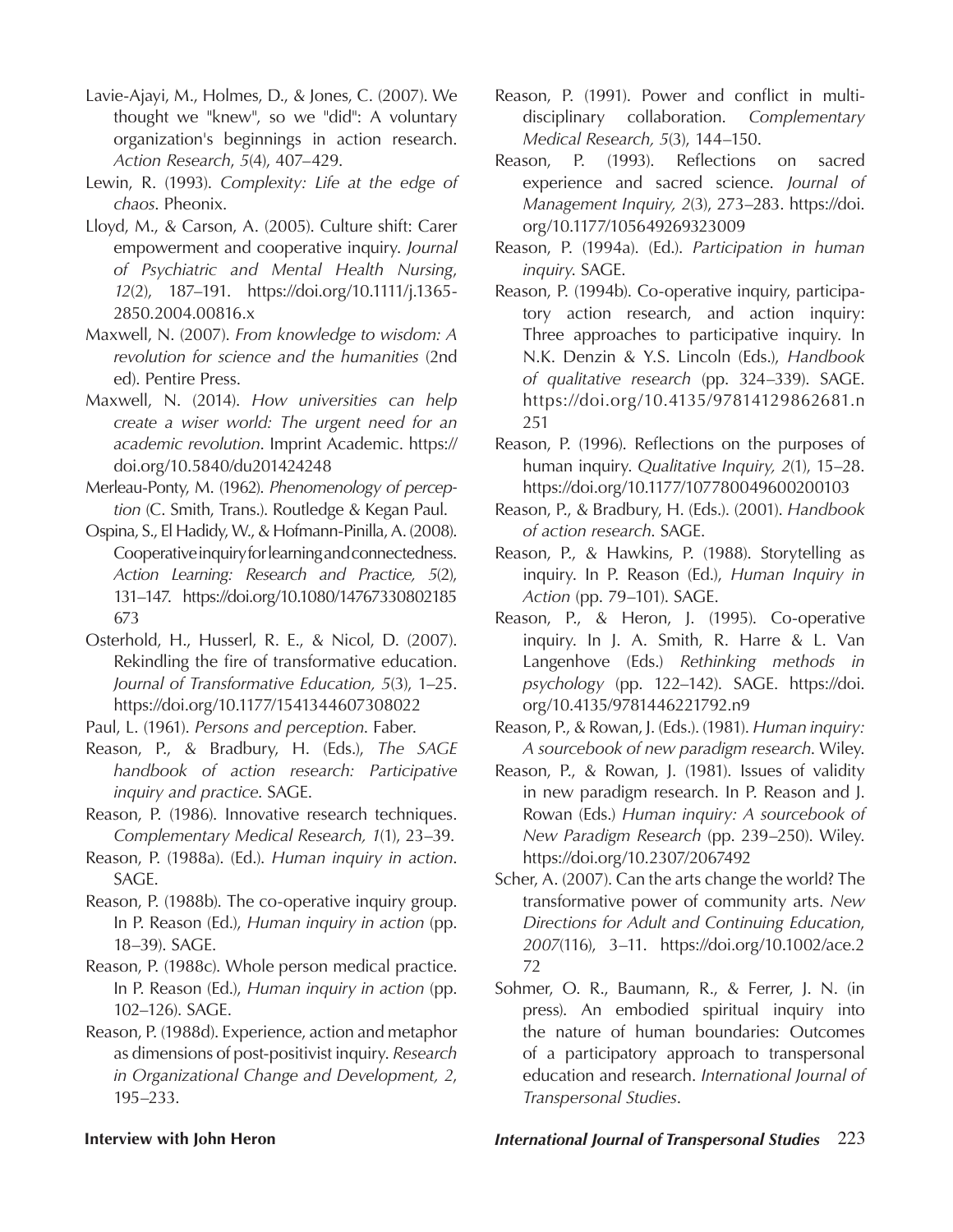- Takanen, T. (2013). *The power of being present at work: Co-creative process inquiry as a developmental approach* (Doctoral dissertation). Retrieved from Aalto University publication series. (ISSN 1799-4942)
- Walsh, K., Bothe, J., Edgar, D., Beaven, G., Burgess, B., Dickson, V., Dunn, S., Horning, L., Jensen, J., Kandl. B., Nonu, M., Owen, F., & Moss, C. (2015). Investigating the role of Clinical Nurse Consultants in one health district from multiple stakeholder perspectives: A cooperative inquiry. *Contemporary Nurse: A Journal For The Australian Nursing Profession*, *51*(2/3), 171–187. https://doi.org/10.1080/10376178.2016.1169936
- Whitehead, A. N. (1926). *Science and the modern world*. Cambridge University Press.
- Whitehead, A. N. (1929). *Process and reality*. Cambridge University Press.
- Yorks, L., Aprill, A., James, L., Rees, A. M., Hofmann-Pinilla, A., & Ospina, S. (2008). The tapestry of leadership: Lessons from six cooperative inquiry groups of social justice leaders. In P. Reason & H. Bradbury (Eds.), *Handbook of action research: Participatory inquiry and practice* (2nd ed.). SAGE. https://doi.org/10.4135/9781848607934. n43
- Yorks, L., & Kasl, E. (2002). Collaborative inquiry for adult learning. *New Directions for Adult and Continuing Education, 94*, 3–12. https://doi. org/10.1002/ace.54

### **About the Authors**

*John Heron* is an independent researcher, author, facilitator and trainer, and since 2000 has been a Co-director of the South Pacific Centre for Human Inquiry in New Zealand. He was Founder and Director of the Human Potential Research Project, University of Surrey in the UK 1970–1977, exploring holistic forms of education and inquiry in a wide range of experiential workshops. He was then invited to be an Assistant Director, British Postgraduate Medical Federation, University of London 1977–1985, in charge of an innovative program of personal and professional development for hospital doctors and GPs, out of which the British Holistic

Medical Association was formed. John was also an active co-founder in the UK of the Association of Humanistic Psychology Practitioners (AHPP), Co-counselling International (CCI), Institute for the Development of Human Potential (IDHP), New Paradigm Research Group, Research Council for Complementary Medicine. He took early retirement from academic life in 1986 and moved to Italy to launch an International Centre for Co-operative Inquiry near Volterra in Tuscany 1990–1999. His books include *Feeling and Personhood*, 1992; *Group Facilitation*, 1993; *Cooperative Inquiry*, 1996; *Sacred Science*, 1998; *The Complete Facilitator's Handbook*, 1999; *Helping the Client*, 2001; and *Participatory Spirituality*, 2006.

*Olga R. Sohmer, PhD,* is an experiential educator and holistic counselor passionate about cultivating the deepest potential of the human mind, body, heart, soul, and spirit. Drawing on her background in transpersonal and depth psychology, transformative coaching, yoga and mindfulness instruction, intergroup dialogue facilitation, and participatory inquiry, Olga offers a multidimensional approach to education, research, and counseling. She has written about the practice and outcomes of *Embodied Spiritual Inquiry* (Ferrer & Sohmer, 2017; Sohmer, 2018; Sohmer et al., in press) a participatory approach to transpersonal education and is working on her doctoral dissertation in East-West Psychology at CIIS exploring the value of Cooperative Inquiry for transpersonal psychology, education, and research. Born in Russia, Olga now resides in Northern California with her husband and fouryear-old son. Through her work and daily life, she hopes to contribute to healing the way human beings relate to ourselves, each other and the Earth, our home. Author website: olgasohmer. com

### **About the Journal**

The *International Journal of Transpersonal Studies* is a is a peer-reviewed academic journal in print since 1981. It is sponsored by the California Institute of

224 *International Journal of Transpersonal Studies* **Heron & Sohmer Heron & Sohmer**